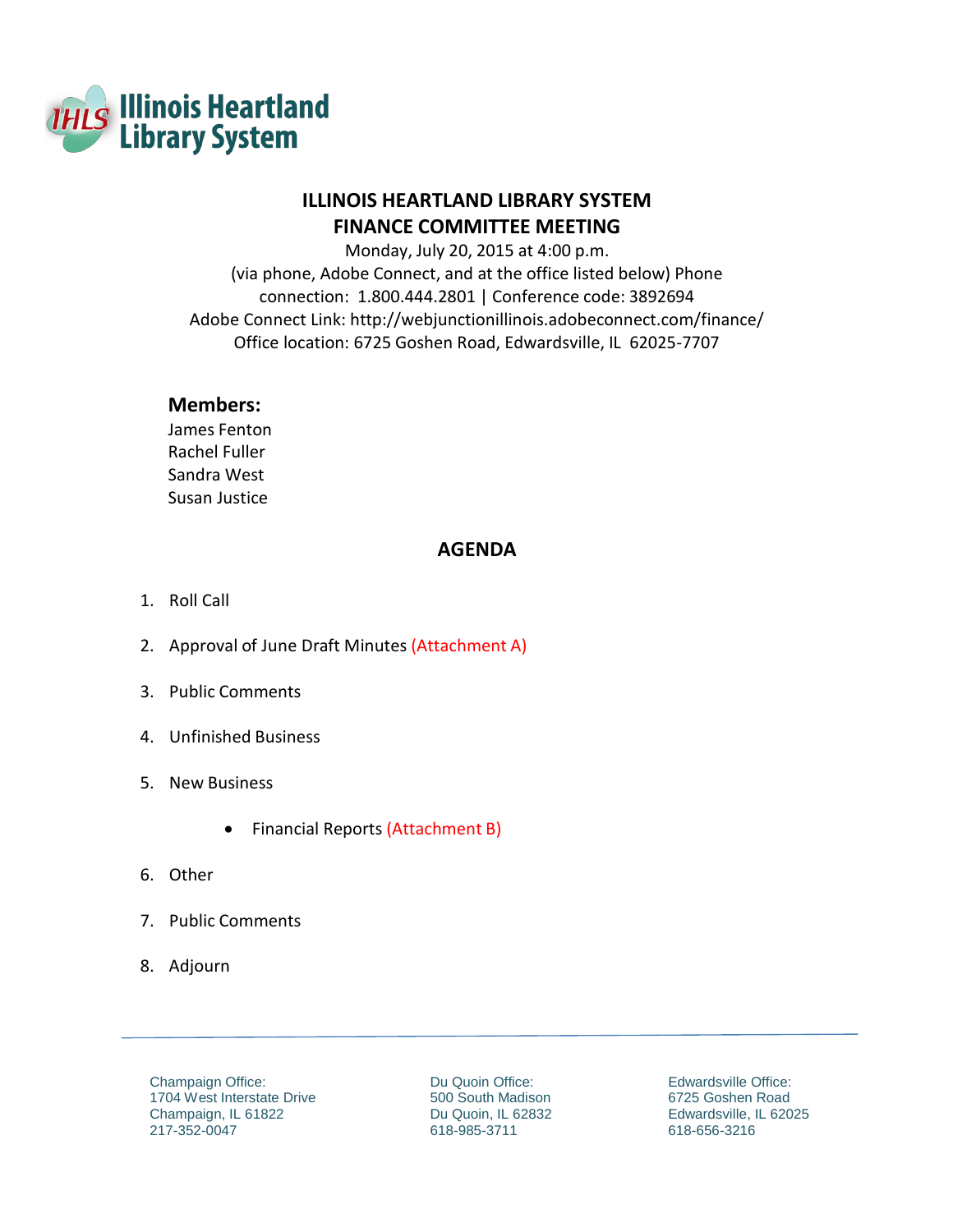

## Attachment A

# **ILLINOIS HEARTLAND LIBRARY SYSTEM FINANCE COMMITTEE MEETING**

Thursday June 18, 2015 at 4:00 p.m.

## **MINUTES**

## **Members:**

Nancy Huntley, Chair‐ present James Fenton – present Rachel Fuller ‐ present Sandra West –present Susan Justice – excused‐vacation

Other: Kimberly Townsend Adrienne Elam Rhonda Johnisee Colleen Dettenmeier Shirley Paden

**Roll Call** – Nancy Huntley called meeting to order at 4pm

## **Approval of April Draft Minutes** (Attachment A)

Jim Fenton motioned to approve the May 2015 Finance minutes. Seconded by Rachel Fuller. No discussion. Motion carried by roll call vote.

**Public Comments**

None

**Unfinished Business** None

## **New Business** (Attachment B)

Financial Reports

- ‐ Bills Statement No questions
- ‐ Checks
	- o 15885 Last payment to Martin & Hood
- ‐ Credit Card Adrienne will have additional report to show to the board to compare against the budget.

Champaign Office: 1704 West Interstate Drive Champaign, IL 61822 217-352-0047

Du Quoin Office: 500 South Madison Du Quoin, IL 62832 618-985-3711

Edwardsville Office: 6725 Goshen Road Edwardsville, IL 62025 618-656-3216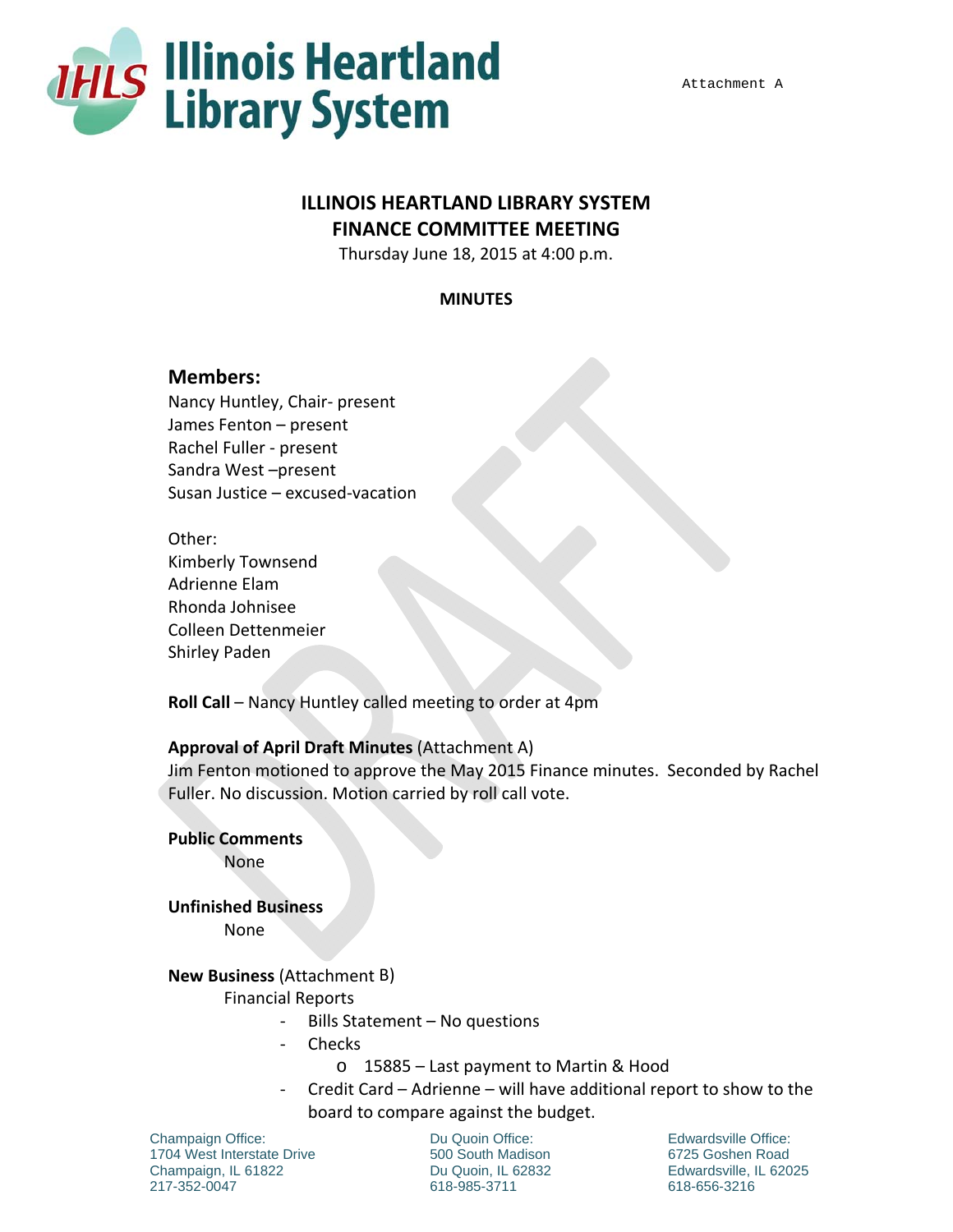

- ‐ No additional discussion
- Sandy West motioned to approve bill and credit card report. James Fenton seconded. Motion carried by roll call vote.

## **Other**:

Auditor – will meet with each auditor team option in person. We will report back to board. The auditor should be in place by mid‐August.

Public Comments:

None

## Adjourn:

Sandy West motioned to adjourn the meeting. Rachel Fuller seconded the motion. Motion carried by roll call vote. Meeting adjourned at 4:06 pm.

Du Quoin Office: 500 South Madison Du Quoin, IL 62832 618-985-3711

Edwardsville Office: 6725 Goshen Road Edwardsville, IL 62025 618-656-3216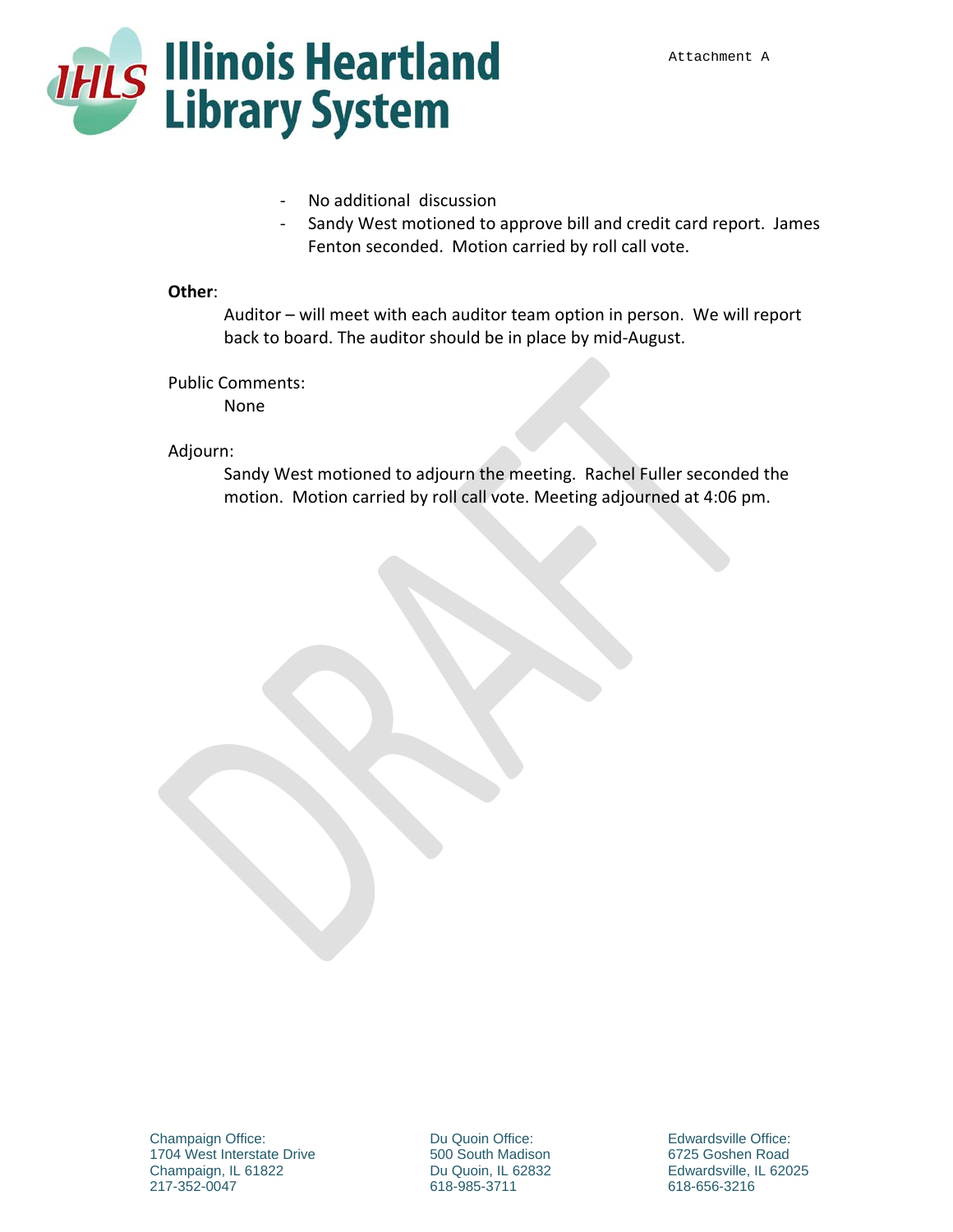### **Illinois Heartland Library System** Check/Voucher Register - Disbursement Summary Report 1000 - US Bank-General Fund From 6/1/2015 Through 6/30/2015

| Check Date | Check<br>Fund<br>Code<br>Number<br>Spoiled<br>Vendor Name |    | <b>Transaction Description</b>            | Transaction<br>Amount |                                                                                   |          |
|------------|-----------------------------------------------------------|----|-------------------------------------------|-----------------------|-----------------------------------------------------------------------------------|----------|
|            |                                                           |    |                                           |                       |                                                                                   |          |
| 6/1/2015   | 15991                                                     | No | A-1 Security Specialist, Inc.             | 10                    | EDW: Duplicate Keys(3)                                                            | 5.50     |
| 6/1/2015   | 15992                                                     | No | Aflac                                     | 26                    | STD & Cancer Supp Ins 06/01-06/30/15                                              | 24.50    |
| 6/1/2015   |                                                           | No | Aflac                                     | 27                    | STD & Cancer Supp Ins 06/01-06/30/15                                              | 16.16    |
| 6/1/2015   |                                                           | No | Aflac                                     | 85                    | STD & Cancer Supp Ins 06/01-06/30/15                                              | 24.24    |
| 6/1/2015   | 15993                                                     | No | Alternative Business Systems              | 32                    | EDW: Assist w/ Traverse Security Setup<br>for New Employee .25/hr 05/11/2015      | 41.25    |
| 6/1/2015   | 15994                                                     | No | Ameren Illinois                           | 10                    | <b>CHA: Electric &amp; Lighting Srvcs</b><br>02/18-03/19/15                       | 312.07   |
| 6/1/2015   | 15995                                                     | No | Ameren Illinois                           | 10                    | CHA: Gas 02/17-03/18/15                                                           | 712.46   |
| 6/1/2015   | 15996                                                     | No | Illinois Office of the State Fire Marshal | 10                    | EDW: Annual Renewal-Elevator Operation<br>Certificate 04/07/15                    | 75.00    |
| 6/1/2015   | 15997                                                     | No | Selective Insurance Company of America    | 10                    | EDW: Flood Insurance Premium<br>06/21/15-06/20/16                                 | 897.00   |
| 6/1/2015   | 15998                                                     | No | Speed Lube #14                            | 10                    | CHA: Change Oil/Filter Lic#U27248                                                 | 38.45    |
| 6/1/2015   | 15999                                                     | No | Staples Credit Plan                       | 10                    | CHA: Pens                                                                         | 7.20     |
| 6/1/2015   |                                                           | No | Staples Credit Plan                       | 10                    | CHA: Pens & Sheets Protectors                                                     | 27.85    |
| 6/1/2015   |                                                           | No | Staples Credit Plan                       | 10                    | CHA: Reimb on Tax Chrq on<br>Inv#1298849081                                       | (4.41)   |
| 6/1/2015   | 16000                                                     | No | Williams Office Products, Inc.            | 10                    | Office Chairs(35)                                                                 | 3,708.61 |
| 6/4/2015   | 16001                                                     | No | Alternative Business Systems              | 32                    | EDW:Setup Billing Plus & eInterface<br>Module for New Employee .25/hr<br>05/21/15 | 41.25    |
| 6/4/2015   | 16002                                                     | No | Ameren Illinois                           | 10                    | EDW: Gas 03/30-04/29/15                                                           | 97.34    |
| 6/4/2015   | 16003                                                     | No | Champion Energy, LLC                      | 10                    | CHA: Dusk to Dawn Light Supply<br>04/17-05/18/15                                  | 26.10    |
| 6/4/2015   | 16004                                                     | No | Champion Energy, LLC                      | 10                    | CHA: Electric Supply 04/21-05/20/15                                               | 513.42   |
| 6/4/2015   | 16005                                                     | No | Louis Latzer Memorial Public Library      | 85                    | EDW:Reimb for Lost Book-Bond County<br>High School                                | 13.00    |
| 6/4/2015   | 16006                                                     | No | NCPERS Group Life Ins.                    | 10                    | Supplemental Life Ins 06/01-06/30/15                                              | 80.00    |
| 6/4/2015   |                                                           | No | NCPERS Group Life Ins.                    | 26                    | Supplemental Life Ins 06/01-06/30/15                                              | 16.00    |
| 6/4/2015   |                                                           | No | NCPERS Group Life Ins.                    | 85                    | Supplemental Life Ins 06/01-06/30/15                                              | 32.00    |
| 6/4/2015   | 16007                                                     | No | Republic Services #729                    | 10                    | CHA: Trash Removal 06/01-06/30/15                                                 | 324.27   |
| 6/4/2015   | 16008                                                     | No | Republic Services #350                    | 10                    | EDW: Trash Removal 06/01-06/30/15                                                 | 309.86   |
| 6/4/2015   | 16009                                                     | No | Shawnee Community College                 | 85                    | EDW: Reimb for Lost Book-Bond County<br>High School                               | 24.00    |
| 6/4/2015   | 16010                                                     | No | St. Anthony's Memorial Hospital           | 10                    | Health Fair & Health Screenings(70) at<br>All Staff Day 06/11/15                  | 282.05   |
| 6/4/2015   | 16011                                                     | No | Super Wash                                | 10                    | DUQ: Van Washes (20)                                                              | 100.00   |
| 6/4/2015   | 16012                                                     | No | Urbana & Champaign Sanitary District      | 10                    | CHA: Sewer 02/27-04/30/15                                                         | 145.12   |
| 6/12/2015  | 16013                                                     | No | Actsoft                                   | 10                    | GPS Otrly Subscription 06/01-08/31/15                                             | 1,125.00 |
| 6/12/2015  | 16014                                                     | No | Advanced Commercial Roofing               | 10                    | CHA: Roof Repair 05/15/15                                                         | 1,400.00 |
| 6/12/2015  | 16015                                                     | No | Alvis Auto Repair                         | 10                    | DUQ: Change Oil/Filter Lic#U27243                                                 | 48.00    |
| 6/12/2015  |                                                           | No | Alvis Auto Repair                         | 10                    | DUQ: Change Oil/Filter Lic#U29059                                                 | 48.00    |
| 6/12/2015  |                                                           | No | Alvis Auto Repair                         | 10                    | DUQ: Change Oil/Filter Lic#U29924                                                 | 48.00    |
| 6/12/2015  | 16016                                                     | No | Apple Inc.                                | 10                    | DUQ: iPad Mini 2 (2) for Delivery Program                                         | 558.00   |
| 6/12/2015  | 16017                                                     | No | BayScan Technologies                      | 10                    | DUQ: Receipt Paper(96) for Dream Grant<br>Printers for SHARE Members              | 664.00   |
| 6/12/2015  | 16018                                                     | No | Beaumont Tire & Auto Repair               | 10                    | CHA: Flat Repair Lic#U27249                                                       | 20.33    |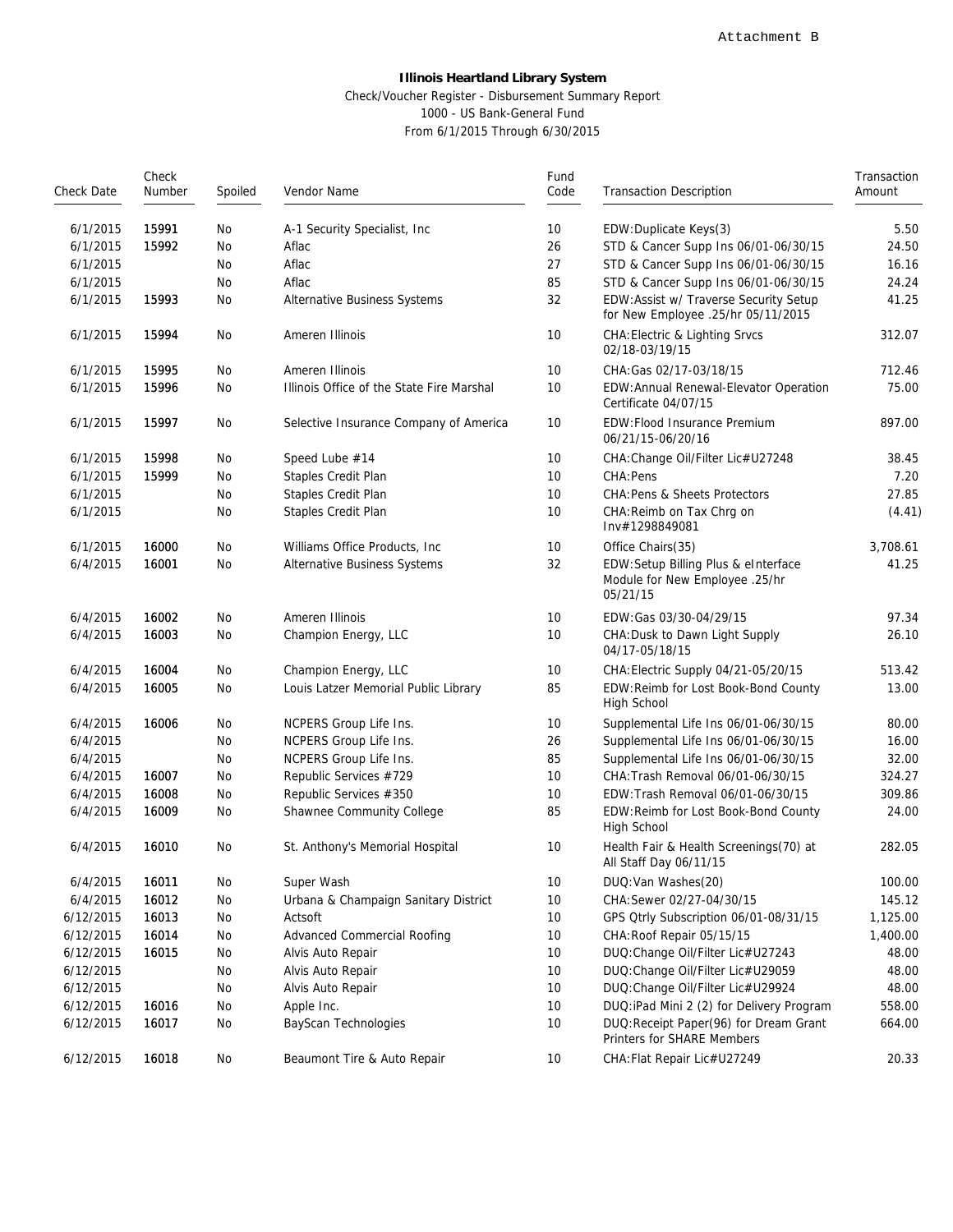## Check/Voucher Register - Disbursement Summary Report 1000 - US Bank-General Fund

| Check Date | Check<br>Number | Spoiled | Vendor Name                  | Fund<br>Code | <b>Transaction Description</b>                                                  | Transaction<br>Amount |  |
|------------|-----------------|---------|------------------------------|--------------|---------------------------------------------------------------------------------|-----------------------|--|
| 6/12/2015  |                 | No      | Beaumont Tire & Auto Repair  | 10           | CHA: New Tires (4) & Credit for Flat<br>Repair Lic#U27249                       | 716.01                |  |
| 6/12/2015  | 16019           | No      | April H. Becker              | 38           | SWAT Team Barcoding 05/12-05/13/15<br>Becker, April                             | 102.55                |  |
| 6/12/2015  | 16020           | No      | Communication Revolving Fund | 10           | CHA: VTEL 04/01-04/30/15                                                        | 473.43                |  |
| 6/12/2015  | 16021           | No      | Communication Revolving Fund | 85           | DUQ: VTEL 04/01-04/30/15                                                        | 461.63                |  |
| 6/12/2015  | 16022           | No      | Dave's Precision Mowing      | 10           | CHA: Lawn Mowing, Trimming & Blowing<br>05/05/15                                | 70.00                 |  |
| 6/12/2015  |                 | No      | Dave's Precision Mowing      | 10           | CHA: Lawn Mowing, Trimming & Blowing<br>05/12/15                                | 70.00                 |  |
| 6/12/2015  |                 | No      | Dave's Precision Mowing      | 10           | CHA: Lawn Mowing, Trimming & Blowing<br>05/19/15                                | 70.00                 |  |
| 6/12/2015  |                 | No      | Dave's Precision Mowing      | 10           | CHA: Lawn Mowing, Trimming & Blowing<br>05/26/15                                | 70.00                 |  |
| 6/12/2015  | 16023           | No      | Joe D. DeVillez              | 38           | DUQ: Travel to IHLS EDW for Job<br>Training 06/03/15 DeVillez, Joe              | 22.52                 |  |
| 6/12/2015  |                 | No      | Joe D. DeVillez              | 38           | DUQ: Travel to Martinsville for Circulation<br>Training 05/19/15 DeVillez, Joe  | 36.26                 |  |
| 6/12/2015  | 16024           | No      | <b>Farmland Auto Glass</b>   | 10           | EDW: Repair Chip in Windshield<br>Lic#U27250                                    | 49.00                 |  |
| 6/12/2015  | 16025           | No      | Cheryl Hager                 | 38           | SWAT Team Barcoding 05/15/15<br>Hager, Cheryl                                   | 125.08                |  |
| 6/12/2015  | 16026           | No      | Theresa Hahne                | 38           | SWAT Team Barcoding 05/06-05/20/15<br>Hahne, Theresa                            | 688.26                |  |
| 6/12/2015  | 16027           | No      | iTV-3-CU                     | 10           | CHA: Internet 06/01-06/30/15                                                    | 19.99                 |  |
| 6/12/2015  | 16028           | No      | Kathy R. Jackson             | 10           | EDW: Reimb for Supplies for All Staff Day<br>06/11/15 Jackson, Kathy            | 15.47                 |  |
| 6/12/2015  | 16029           | No      | Synthia Kalinowski           | 38           | SWAT Team Barcoding 05/04-05/20/15<br>Kalinowski, Synthia                       | 953.25                |  |
| 6/12/2015  | 16030           | No      | Keystone Systems, Inc.       | 26           | DUQ: Desktop Barcode<br>Printers/Ribbon(5) w/ Barcode(4) &<br>Address(4) Labels | 10,789.24             |  |
| 6/12/2015  | 16031           | No      | Marilyn K. Konold            | 38           | SWAT Team Barcoding 05/08-05/21/15<br>Konold, Marilyn                           | 677.13                |  |
| 6/12/2015  | 16032           | No      | Beverly J. Obert             | 38           | SWAT Team Barcoding 05/21-05/22/15<br>2/hrs Obert, Beverly                      | 30.00                 |  |
| 6/12/2015  | 16033           | No      | Jacob B. Pahde               | 38           | SWAT Team Barcoding 05/09-05/19/15<br>Pahde, Jacob                              | 276.45                |  |
| 6/12/2015  | 16034           | No      | Susan C. Pearson             | 85           | EDW: Travel to Clinton for Circulation<br>Training 05/27/15 Pearson, Sue        | 35.06                 |  |
| 6/12/2015  |                 | No      | Susan C. Pearson             | 85           | EDW: Travel to White Hall for Circulation<br>Training 06/01/15 Pearson, Sue     | 12.13                 |  |
| 6/12/2015  | 16035           | No      | Valerie M. Frailey           | 10           | DUQ: Reimb for Exercise Program<br>Frailey, Valerie                             | 50.00                 |  |
| 6/12/2015  | 16036           | No      | Mary Ann Pohl                | 38           | SWAT Team Barcoding 05/12-05/21/15<br>Pohl, Mary Ann                            | 298.00                |  |
| 6/12/2015  | 16037           | No      | Professional Auto, Inc.      | 10           | DUQ: Turn Rotors, Replace & Pack Wheel<br>Bearings & Seal Lic#U27244            | 320.38                |  |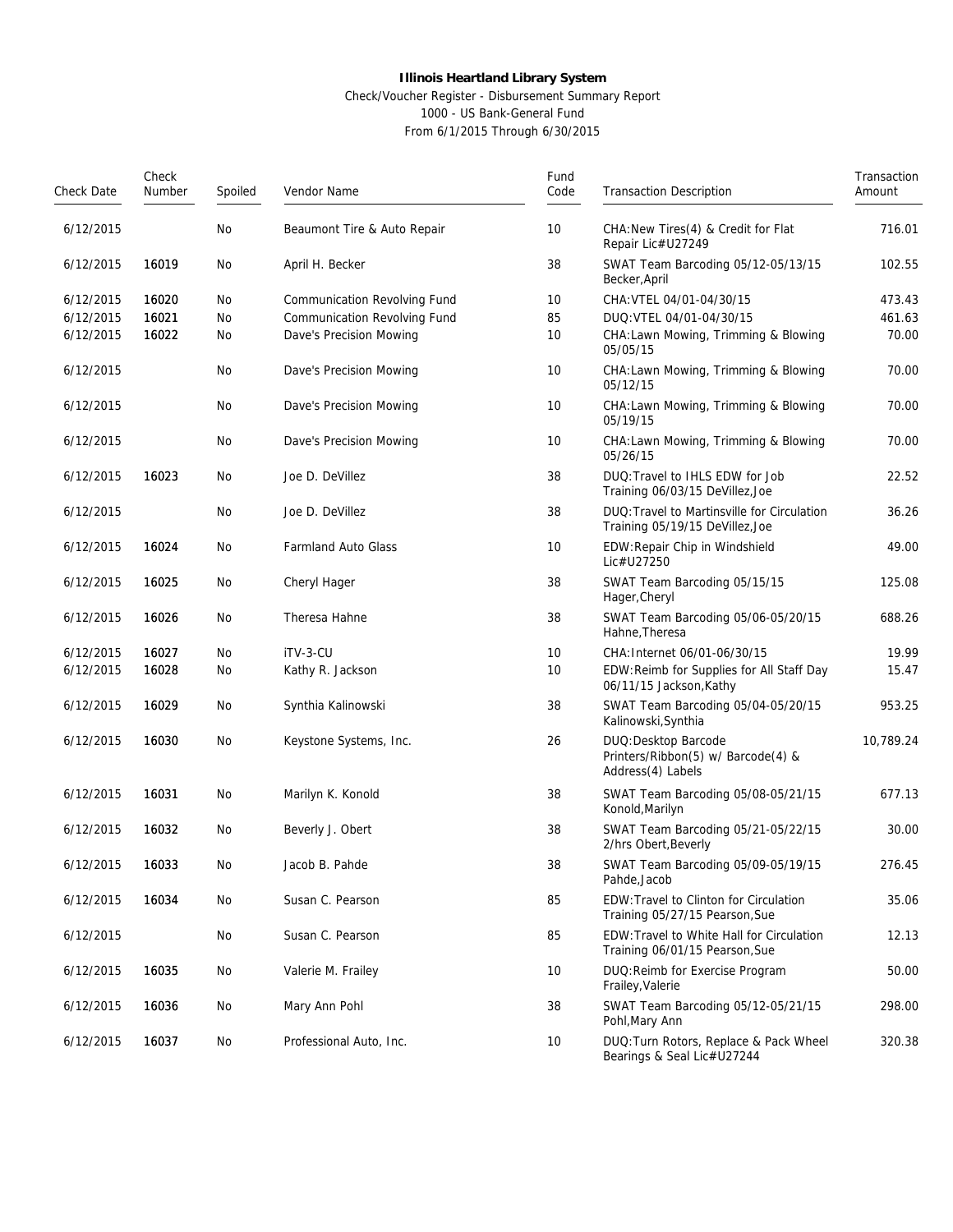### Check/Voucher Register - Disbursement Summary Report 1000 - US Bank-General Fund

| Check Date | Check<br>Number | Spoiled<br>Vendor Name |                                          | Fund<br>Code | <b>Transaction Description</b>                                          | Transaction<br>Amount |  |
|------------|-----------------|------------------------|------------------------------------------|--------------|-------------------------------------------------------------------------|-----------------------|--|
| 6/12/2015  |                 | No                     | Professional Auto, Inc.                  | 10           | DUQ: Turn Rotors, Replace Seals & Pack<br>Wheel Bearings Lic#U29059     | 239.60                |  |
| 6/12/2015  | 16038           | No                     | Quest Diagnostics                        | 10           | DUQ: Preemployment Drug Screens(3)                                      | 60.00                 |  |
| 6/12/2015  | 16039           | No                     | Kristen Reno                             | 38           | SWAT Team Barcoding 05/08/15<br>Reno, Kristen                           | 114.40                |  |
| 6/12/2015  | 16040           | No                     | Mary L. Smith                            | 38           | SWAT Team Barcoding 05/18-05/20/15<br>Smith, Mary                       | 148.70                |  |
| 6/12/2015  | 16041           | No                     | Speed Lube #14                           | 10           | CHA: Change Oil/Filter Lic#U29060                                       | 53.70                 |  |
| 6/12/2015  | 16042           | No                     | <b>Terminix Processing Center</b>        | 10           | DUQ: Extermination 05/19/15                                             | 107.00                |  |
| 6/12/2015  | 16043           | No                     | Uline                                    | 10           | DUQ:Mats(3) for Delivery Area                                           | 524.85                |  |
| 6/12/2015  |                 | No                     | Uline                                    | 10           | EDW: Mats(3) for Delivery Area                                          | 531.63                |  |
| 6/12/2015  | 16044           | No                     | Verizon Wireless                         | 10           | GPS Tracking Srvcs 04/24-05/23/15                                       | 141.86                |  |
| 6/12/2015  | 16045           | No                     | Verizon Wireless                         | 10           | Cellphone Srvcs, MIFI, Office Router &<br>After Hrs Line 04/24-05/23/15 | 291.09                |  |
| 6/12/2015  |                 | No                     | Verizon Wireless                         | 26           | Cellphone Srvcs, MIFI, Office Router &<br>After Hrs Line 04/24-05/23/15 | (31.45)               |  |
| 6/12/2015  |                 | No                     | Verizon Wireless                         | 85           | Cellphone Srvcs, MIFI, Office Router &<br>After Hrs Line 04/24-05/23/15 | 611.87                |  |
| 6/12/2015  | 16046           | No                     | Xerox Corporation                        | 10           | EDW:Base & Usage Chrg June 2015                                         | 486.98                |  |
| 6/12/2015  | 16047           | No                     | Xerox Corporation                        | 32           | EDW:Base & Usage Chrg June 2015                                         | 219.33                |  |
| 6/18/2015  | 16048           | No                     | 1st Choice Advisors                      | 10           | EDW: Formatting for Customer Billing<br>Stmt & Payroll/HR Migration     | 553.50                |  |
| 6/18/2015  | 16049           | No                     | American Heritage Life Insurance Company | 85           | Accident Supp Ins 07/01-07/31/2015                                      | 33.28                 |  |
| 6/18/2015  | 16050           | No                     | <b>Anderson Pest Solutions</b>           | 10           | EDW:Pest Control-Exterior June 2015                                     | 81.90                 |  |
| 6/18/2015  | 16051           | No                     | SPOC LLC                                 | 10           | Local/Long Distance & Toll Free Line<br>06/12-07/11/15                  | 173.65                |  |
| 6/18/2015  |                 | No                     | SPOC LLC                                 | 26           | Local/Long Distance & Toll Free Line<br>06/12-07/11/15                  | 57.75                 |  |
| 6/18/2015  |                 | No                     | SPOC LLC                                 | 85           | Local/Long Distance & Toll Free Line<br>06/12-07/11/15                  | 179.49                |  |
| 6/18/2015  | 16052           | No                     | Danville Paper & Supply, Inc             | 10           | CHA: Trash Liners, Paper Towels & Urinal<br><b>Blocks</b>               | 63.02                 |  |
| 6/18/2015  | 16053           | No                     | George Alarm Co., Inc.                   | 10           | EDW:Replace Smoke Head 05/18/15                                         | 138.25                |  |
| 6/18/2015  | 16054           | No                     | <b>Illinois Power Marketing</b>          | 10           | EDW: Electric/Lighting Supply<br>03/31-04/29/15                         | 1,032.15              |  |
| 6/18/2015  | 16055           | No                     | JAN-PRO Cleaning Systems of St. Louis    | 10           | EDW: Janitorial Srvcs June 2015                                         | 610.00                |  |
| 6/22/2015  | 16056           | No                     | <b>Busey</b>                             | 10           | Busey Credit Card Stmt Ending 06/01/15                                  | 4,895.87              |  |
| 6/22/2015  |                 | No                     | Busey                                    | 26           | Busey Credit Card Stmt Ending 06/01/15                                  | 53.39                 |  |
| 6/22/2015  |                 | No                     | <b>Busey</b>                             | 27           | Busey Credit Card Stmt Ending 06/01/15                                  | 159.36                |  |
| 6/22/2015  |                 | No                     | <b>Busey</b>                             | 32           | Busey Credit Card Stmt Ending 06/01/15                                  | 96.00                 |  |
| 6/22/2015  |                 | No                     | <b>Busey</b>                             | 85           | Busey Credit Card Stmt Ending 06/01/15                                  | 675.80                |  |
| 6/24/2015  | 15841           | No                     | Humana Insurance Co                      | 10           | AD&D, Life & Vision Ins 05/01-05/31/15                                  | (760.84)              |  |
| 6/25/2015  | 16057           | No                     | <b>Allstate Benefits</b>                 | 10           | Critical Care Supp Ins 07/01-07/31/15                                   | 21.58                 |  |
| 6/25/2015  |                 | No                     | Allstate Benefits                        | 85           | Critical Care Supp Ins 07/01-07/31/15                                   | 64.74                 |  |
| 6/25/2015  | 16058           | No                     | Allstate Benefits                        | 10           | Gap Supp Ins 07/01-07/31/15                                             | 140.71                |  |
| 6/25/2015  |                 | No                     | <b>Allstate Benefits</b>                 | 29           | Gap Supp Ins 07/01-07/31/15                                             | 12.48                 |  |
| 6/25/2015  |                 | No                     | <b>Allstate Benefits</b>                 | 32           | Gap Supp Ins 07/01-07/31/15                                             | 13.37                 |  |
| 6/25/2015  |                 | No                     | Allstate Benefits                        | 85           | Gap Supp Ins 07/01-07/31/15                                             | 65.63                 |  |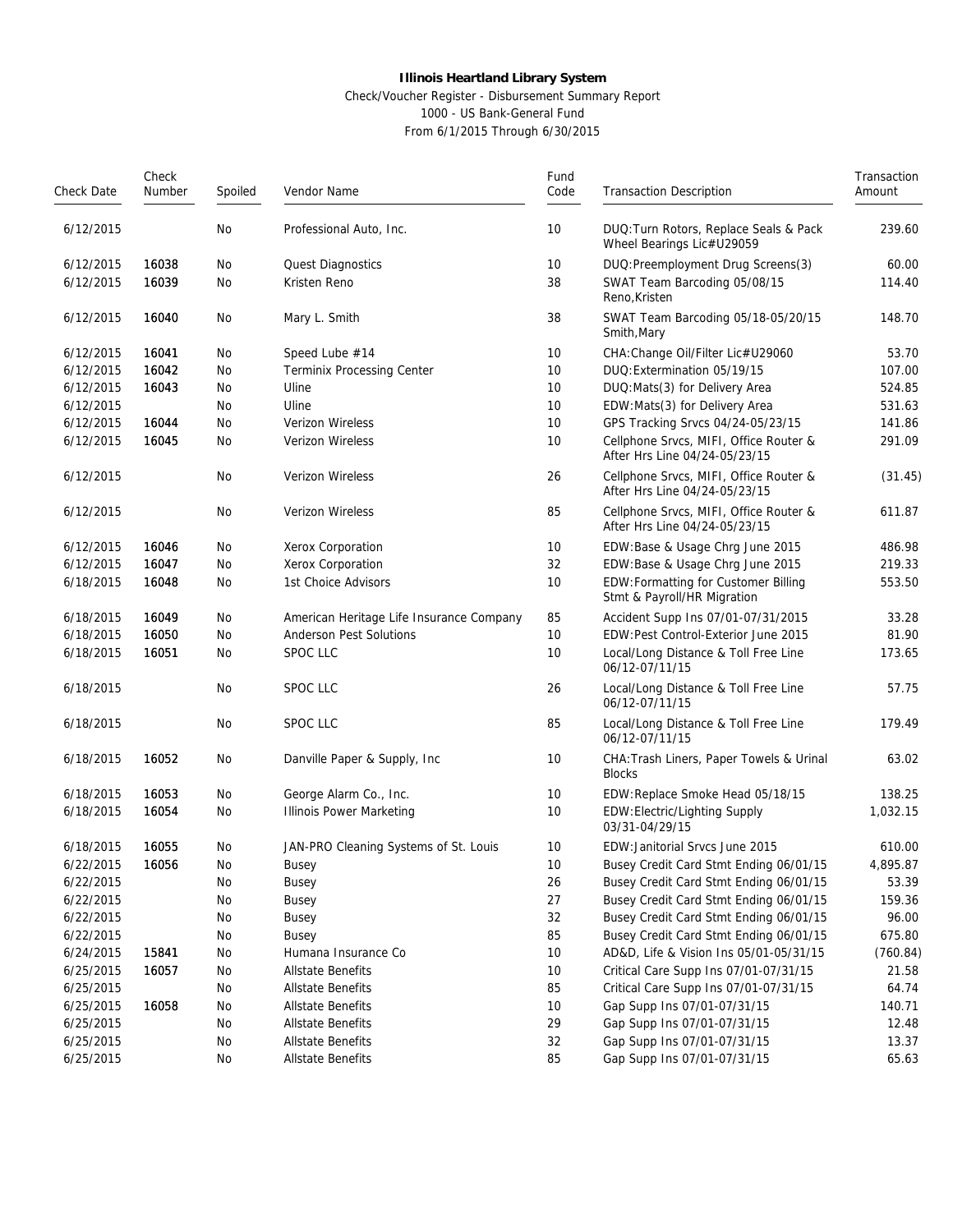#### Check/Voucher Register - Disbursement Summary Report 1000 - US Bank-General Fund

| Check Date | Check<br>Number<br>Spoiled<br>Vendor Name |    | Fund<br>Code                             | <b>Transaction Description</b> | Transaction<br>Amount                                                  |           |
|------------|-------------------------------------------|----|------------------------------------------|--------------------------------|------------------------------------------------------------------------|-----------|
|            |                                           |    |                                          |                                |                                                                        |           |
| 6/25/2015  | 16059                                     | No | Alvis Auto Repair                        | 10                             | DUQ: Change Oil/Filter Lic#U27242                                      | 48.00     |
| 6/25/2015  | 16060                                     | No | Ameren Illinois                          | 10                             | <b>CHA: Electric &amp; Lighting Srvcs</b><br>03/19-04/21/15            | 325.48    |
| 6/25/2015  | 16061                                     | No | Ameren Illinois                          | 10                             | CHA: Gas 03/18-04/19/15                                                | 321.90    |
| 6/25/2015  | 16062                                     | No | American Pest Control                    | 10                             | CHA: Mnthly Extermination 05/22/15                                     | 35.00     |
| 6/25/2015  | 16063                                     | No | AT&T                                     | 10                             | CHA: Alarm Fax & Fire Phone Line &<br>Internet 05/08-06/07/15          | 63.83     |
| 6/25/2015  |                                           | No | AT&T                                     | 85                             | CHA: Alarm Fax & Fire Phone Line &<br>Internet 05/08-06/07/15          | 63.84     |
| 6/25/2015  | 16064                                     | No | AT&T                                     | 10                             | EDW: Elevator Phone Line & Internet<br>05/05-06/04/15                  | 505.98    |
| 6/25/2015  |                                           | No | AT&T                                     | 85                             | EDW: Elevator Phone Line & Internet<br>05/05-06/04/15                  | 505.98    |
| 6/25/2015  | 16065                                     | No | AutoTire                                 | 10                             | EDW:Change Oil/Filter Lic#U27247                                       | 36.49     |
| 6/25/2015  |                                           | No | AutoTire                                 | 10                             | EDW:Change Oil/Filter Lic#U27250                                       | 87.43     |
| 6/25/2015  |                                           | No | AutoTire                                 | 10                             | EDW:Change Oil/Filter Lic#U29061                                       | 35.49     |
| 6/25/2015  |                                           | No | AutoTire                                 | 10                             | EDW:Change Oil/Filter Lic#U29062                                       | 35.49     |
| 6/25/2015  |                                           | No | AutoTire                                 | 10                             | EDW:Change Oil/Filter Lic#U29923                                       | 41.99     |
| 6/25/2015  |                                           | No | AutoTire                                 | 10                             | EDW: Power Steering Press & Flush<br>Lic#U16821                        | 356.35    |
| 6/25/2015  | 16066                                     | No | Beaumont Tire & Auto Repair              | 10                             | CHA: Flat Repair Lic#U23770                                            | 18.58     |
| 6/25/2015  | 16067                                     | No | Coventry Health Care of Mo, Inc          | 10                             | Health Ins 07/01-07/31/2015                                            | 39,934.90 |
| 6/25/2015  | 16068                                     | No | DELL MARKETING L.P.                      | 38                             | Dream Grant: (2) Processors for Server                                 | 1,699.98  |
| 6/25/2015  |                                           | No | DELL MARKETING L.P.                      | 38                             | Dream Grant: (29) Laptops for Training                                 | 36,441.98 |
| 6/25/2015  |                                           | No | DELL MARKETING L.P.                      | 38                             | Dream Grant: (29) Memory Modules &<br>Keypads for Laptops              | 6,952.17  |
| 6/25/2015  | 16069                                     | No | Guardian                                 | 10                             | Dental Ins 07/01-07/31/2015                                            | 2,410.23  |
| 6/25/2015  | 16070                                     | No | Humana Insurance Co                      | 10                             | AD&D, Life & Vision Ins 05/01-05/31/15                                 | 760.84    |
| 6/25/2015  |                                           | No | Humana Insurance Co                      | 10                             | AD&D, Life & Vision Ins<br>07/01-07/31/2015                            | 769.25    |
| 6/25/2015  | 16071                                     | No | Illinois American Water                  | 10                             | CHA: Water 05/01-05/29/15                                              | 75.84     |
| 6/25/2015  | 16072                                     | No | Illinois Library Association             | 10                             | EDW: Registration-ILA Annual<br>Conf(2014) & DiversiTea Bednar, Leslie | 285.00    |
| 6/25/2015  |                                           | No | Illinois Library Association             | 10                             | EDW:Registration-ILA Legislative<br>Breakfast Bednar, Leslie           | 25.00     |
| 6/25/2015  | 16073                                     | No | Knights of Columbus Building Corporation | 10                             | Refreshments for All Staff Day<br>06/11/2015                           | 169.00    |
| 6/25/2015  | 16074                                     | No | Marketview Car Wash                      | 10                             | CHA: Van Washes (2) 05/05-05/07/15                                     | 14.00     |
| 6/25/2015  | 16075                                     | No | Marshall Browning Hospital               | 10                             | DUQ: Preemployment Drug Screen<br>05/12/2015 Mann.Richard              | 29.00     |
| 6/25/2015  |                                           | No | Marshall Browning Hospital               | 10                             | DUQ: Preemployment Drug Screen<br>05/15/2015 Mitchell, Dawn            | 29.00     |
| 6/25/2015  |                                           | No | Marshall Browning Hospital               | 10                             | DUQ: Preemployment Drug Screen<br>05/18/2015 Schleper, Wanda           | 29.00     |
| 6/25/2015  | 16076                                     | No | Myler Automotive Repair Inc              | 10                             | CHA: Diagnose & Add Freon to A/C<br>System Lic#U21954                  | 132.02    |
| 6/25/2015  |                                           | No | Myler Automotive Repair Inc              | 10                             | CHA: Replace Sway Bar Frame Bushing &<br>Change Oil/Filter Lic#U24706  | 209.02    |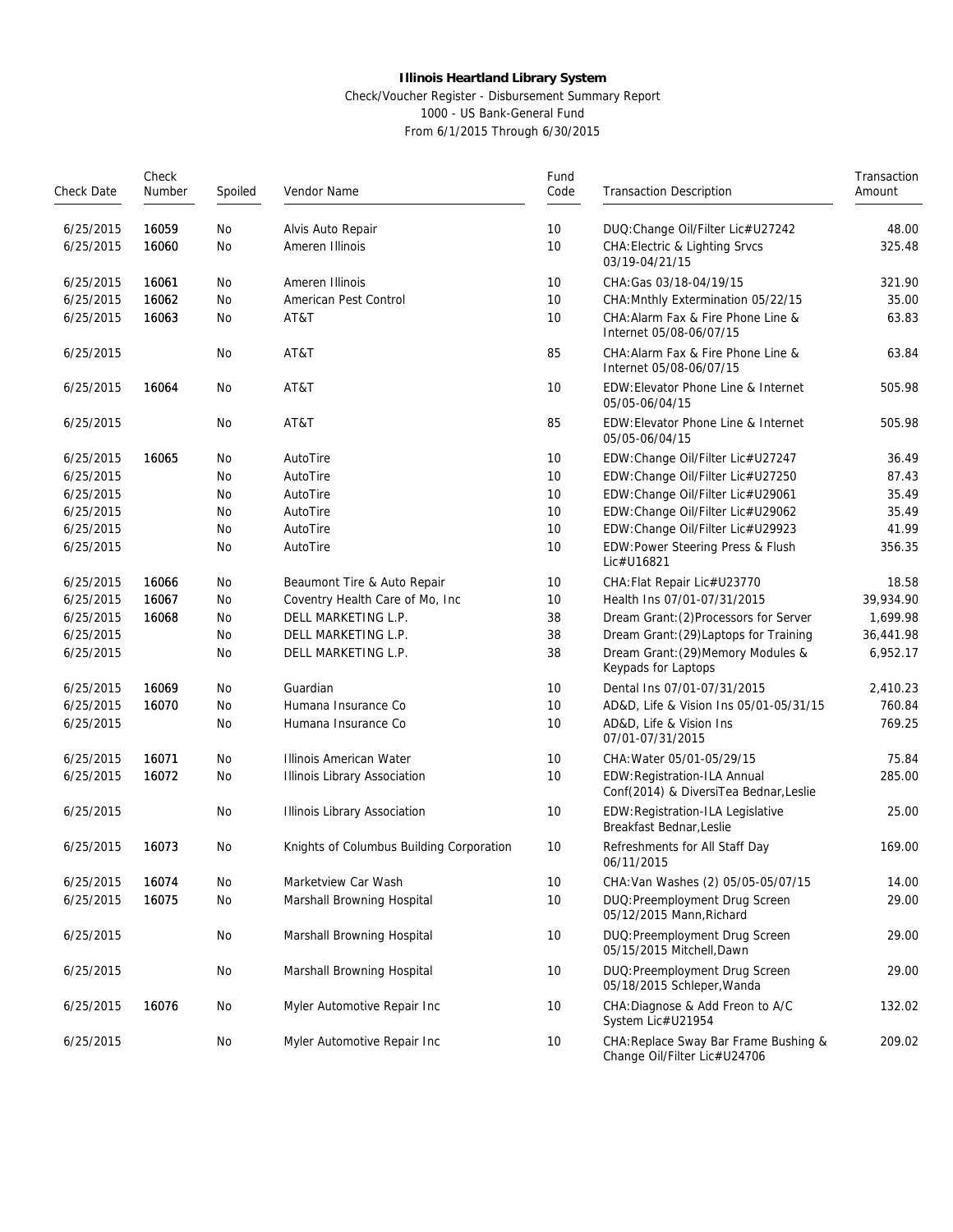## Check/Voucher Register - Disbursement Summary Report 1000 - US Bank-General Fund

| Check Date | Check<br>Number | Spoiled | Vendor Name                | Fund<br>Code | <b>Transaction Description</b>                                                   | Transaction<br>Amount |
|------------|-----------------|---------|----------------------------|--------------|----------------------------------------------------------------------------------|-----------------------|
| 6/25/2015  | 16077           | No      | Parker Kent, LLC           | 10           | DUQ: Electric/Gas/Lighting<br>04/20-05/19/15                                     | 488.13                |
| 6/25/2015  |                 | No      | Parker Kent, LLC           | 10           | DUQ: Rental 07/01-07/31/2015                                                     | 4,500.00              |
| 6/25/2015  | 16078           | No      | Speed Lube #1              | 10           | CHA: Change Oil/Filter Lic#U27245                                                | 48.20                 |
| 6/25/2015  | 16079           | No      | Speed Lube #11             | 10           | CHA: Change Oil/Filter Lic#U29926                                                | 53.70                 |
| 6/25/2015  | 16080           | No      | Speed Lube #14             | 10           | CHA: Change Oil/Filter & Replace Air<br>Filter Lic#U27249                        | 66.65                 |
| 6/25/2015  | 16081           | No      | Staples Advantage          | 26           | DUQ:Desk Organizer, Cork Board, Cash<br>Box, Cube Clips & Wrist Rests            | 505.89                |
| 6/25/2015  |                 | No      | Staples Advantage          | 26           | DUQ:Stapler                                                                      | 28.00                 |
| 6/25/2015  |                 | No      | Staples Advantage          | 26           | DUQ: Tape Dispenser                                                              | 6.49                  |
| 6/25/2015  | 16082           | No      | Richard E. Waldrop         | 10           | FY2014 Payroll Exp Paid in<br>FY2015: Waldrop, Sandra 03/14/14<br>Checking ACH   | 2,294.64              |
| 6/25/2015  | 16083           | No      | Webster & Associates, Inc. | 10           | CHA: Appraisal of Building 06/09/2015                                            | 1,200.00              |
| 6/25/2015  | 16084           | No      | Wex Bank                   | 10           | Fuel Charges 05/06-06/05/15                                                      | 10,495.14             |
| 6/25/2015  | 16085           | No      | Xerox Corporation          | 10           | CHA:Base Chrg June 2015                                                          | 116.88                |
| 6/25/2015  | 16086           | No      | Xerox Corporation          | 10           | CHA: Base & Usage Chrg May 2015                                                  | 91.88                 |
| 6/25/2015  | 16087           | No      | Xerox Corporation          | 26           | DUQ: Base & Usage Chrg April 2015                                                | 246.03                |
| 6/25/2015  |                 | No      | Xerox Corporation          | 26           | DUQ: Base & Usage Chrg May 2015                                                  | 225.51                |
| 6/25/2015  | 16088           | No      | Xerox Corporation          | 10           | DUQ: Base & Usage Chrg May 2015                                                  | 242.92                |
| 6/30/2015  | 16089           | No      | Joan C Bauer               | 10           | CHA: Travel to Effghm for All Staff Day<br>06/11/15 Bauer, Joan                  | 80.50                 |
| 6/30/2015  |                 | No      | Joan C Bauer               | 38           | CHA: Lodging-New Library Training<br>05/04-05/06/15 Bauer, Joan                  | 282.39                |
| 6/30/2015  |                 | No      | Joan C Bauer               | 38           | CHA: Travel to 3 New Member Libraries<br>for Training 05/04-05/07/15 Bauer, Joan | 64.17                 |
| 6/30/2015  |                 | No      | Joan C Bauer               | 38           | CHA: Travel to Dupo HS for New Member<br>Training 04/23/15 Bauer, Joan           | 32.33                 |
| 6/30/2015  |                 | No      | Joan C Bauer               | 38           | CHA: Travel to Gilman for New Member<br>Training 05/11/15 Bauer, Joan            | 20.57                 |
| 6/30/2015  |                 | No      | Joan C Bauer               | 38           | CHA: Travel to Salem for New Member<br>Training 05/27/15 Bauer, Joan             | 24.59                 |
| 6/30/2015  |                 | No      | Joan C Bauer               | 38           | CHA: Travel to Trenton for New Member<br>Training 06/10/15 Bauer, Joan           | 27.46                 |
| 6/30/2015  |                 | No      | Joan C Bauer               | 85           | CHA: Travel to Belleville for Acquisitions<br>Training 05/04/15 Bauer, Joan      | 15.18                 |
| 6/30/2015  |                 | No      | Joan C Bauer               | 85           | CHA: Travel to Belleville for Acquisitions<br>Training 05/28/15 Bauer, Joan      | 32.14                 |
| 6/30/2015  |                 | No      | Joan C Bauer               | 85           | CHA: Travel to Granite City for<br>Acquisitions Training 06/05/15<br>Bauer, Joan | 29.91                 |
| 6/30/2015  |                 | No      | Joan C Bauer               | 85           | CHA: Travel to Martinsville for Barcoding<br>Training 05/19/15 Bauer, Joan       | 19.51                 |
| 6/30/2015  | 16090           | No      | April H. Becker            | 38           | SWAT Team Barcoding 05/27-05/28/15<br>Becker, April                              | 110.05                |
| 6/30/2015  | 16091           | No      | Leslie M. Bednar           | 10           | EDW: Travel to Effghm for All Staff Day<br>06/11/15 Bednar, Leslie               | 97.24                 |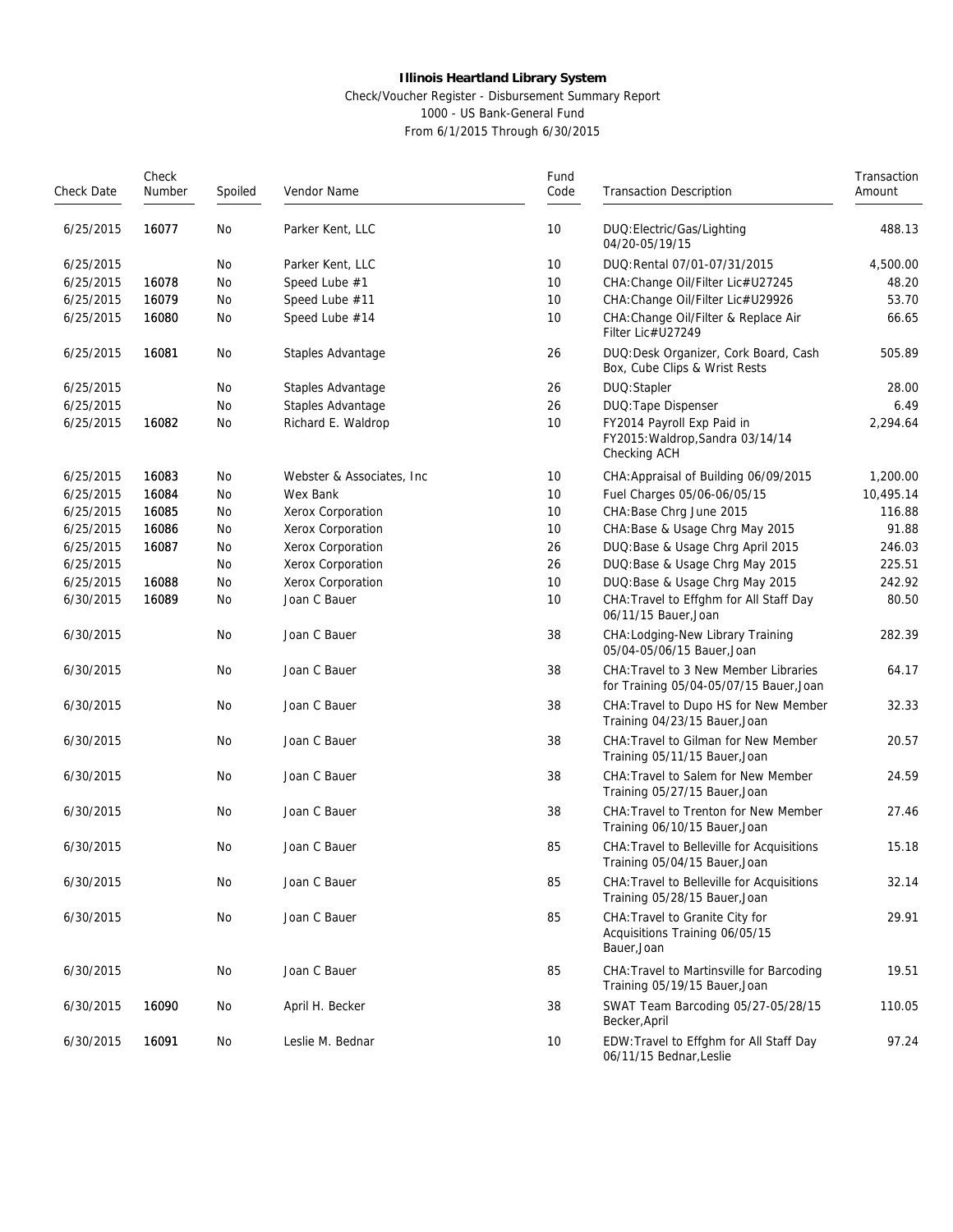#### Check/Voucher Register - Disbursement Summary Report 1000 - US Bank-General Fund

| Check Date | Check<br>Number | Spoiled | Vendor Name                           | Fund<br>Code | <b>Transaction Description</b>                                                  | Transaction<br>Amount |
|------------|-----------------|---------|---------------------------------------|--------------|---------------------------------------------------------------------------------|-----------------------|
| 6/30/2015  |                 | No      | Leslie M. Bednar                      | 10           | EDW: Travel to Springfield for ISL Mtg<br>06/15/15 Bednar, Leslie               | 25.24                 |
| 6/30/2015  | 16092           | No      | Belleville Public Library West Branch | 10           | EDW: Reimb for USP Marion Damaged<br>Book 'The Returned'                        | 24.95                 |
| 6/30/2015  | 16093           | No      | Bethalto Public Library               | 10           | EDW: Reimb for USP Marion Lost Book<br>'Triple Zero'                            | 12.99                 |
| 6/30/2015  | 16094           | No      | Robert C. Brady                       | 10           | CHA: Travel to Effghm for All Staff Day<br>06/11/15 Brady, Robert               | 87.06                 |
| 6/30/2015  | 16095           | No      | Carnegie-Schuyler Public Library      | 10           | EDW: Reimb for USP Marion Lost Book<br>'Into the Wilderness: An Artist Journey' | 40.00                 |
| 6/30/2015  | 16096           | No      | Centralia Regional Library District   | 10           | EDW: Reimb for USP Marion Lost Book<br>'Down Home w/ The Neely's'               | 32.95                 |
| 6/30/2015  | 16097           | No      | Columbia Public Library               | 10           | EDW: Reimb for USP Marion Lost Book<br>'Assholes Finish First'                  | 25.99                 |
| 6/30/2015  | 16098           | No      | Christine Dawdy                       | 85           | EDW: Travel to Murphysboro for SIPL<br>Directors Mtg 05/20/15 Dawdy, Chris      | 32.78                 |
| 6/30/2015  |                 | No      | Christine Dawdy                       | 85           | EDW: Travel to Rochester PL for Mtg w/<br>Bauer 06/08/15 Dawdy, Chris           | 25.30                 |
| 6/30/2015  | 16099           | No      | Decatur Public Library                | 10           | EDW: Reimb for USP Marion Lost Book<br>'Fairy Art: Painting Magical Fairies'    | 35.00                 |
| 6/30/2015  |                 | No      | Decatur Public Library                | 10           | EDW: Reimb for USP Marion Lost Book<br>'Real Estate Investing for Dummies'      | 40.00                 |
| 6/30/2015  | 16100           | No      | Joe D. DeVillez                       | 10           | DUQ: Travel to Effghm for All Staff Day<br>06/11/15 DeVillez, Joe               | 117.30                |
| 6/30/2015  | 16101           | No      | Orlanda Dickey                        | 10           | EDW: Travel to Effghm for All Staff Day<br>06/11/15 Dickey, Orlanda             | 101.43                |
| 6/30/2015  | 16102           | No      | East Alton Public Library             | 10           | EDW: Reimb for USP Marion Lost Book<br>'The 48 Laws of Power'                   | 24.00                 |
| 6/30/2015  | 16103           | No      | Amanda Endicott                       | 38           | SWAT Team Barcoding 05/27-05/28/15<br>Endicott, Amanda                          | 193.44                |
| 6/30/2015  | 16104           | No      | Jerry Gamble                          | 10           | CHA: Travel to Effghm for All Staff Day<br>06/11/15 Gamble, Jerry               | 87.06                 |
| 6/30/2015  | 16105           | No      | Greenville Public Library             | 10           | EDW: Reimb for USP Marion Lost Book<br>'Complete Guide to Landscape Painting'   | 25.00                 |
| 6/30/2015  | 16106           | No      | Cheryl Hager                          | 38           | SWAT Team Barcoding 05/26/15<br>Hager, Cheryl                                   | 117.58                |
| 6/30/2015  | 16107           | No.     | Theresa Hahne                         | 38           | SWAT Team Barcoding 05/27-06/03/15<br>Hahne, Theresa                            | 408.80                |
| 6/30/2015  | 16108           | No      | Illinois State Library                | 27           | Based on FY14 Audit & Directions of<br>ISL-CMC Grant Funds Due Back to ISL      | 29,208.00             |
| 6/30/2015  | 16109           | No      | Illinois State Library                | 32           | Based on FY14 Audit & Directions of<br>ISL-OCLC Grant Funds Due Back to ISL     | 6,784.00              |
| 6/30/2015  | 16110           | No      | Kathy R. Jackson                      | 10           | EDW: Travel to Effghm for All Staff Day<br>06/11/15 Jackson, Kathy              | 101.43                |
| 6/30/2015  | 16111           | No      | John A. Logan College                 | 10           | EDW: Reimb for USP Marion Lost Book<br>'Growing Beyone Hate'                    | 27.95                 |
| 6/30/2015  | 16112           | No      | Synthia Kalinowski                    | 38           | SWAT Team Barcoding 05/28-06/02/15<br>Kalinowski, Synthia                       | 255.90                |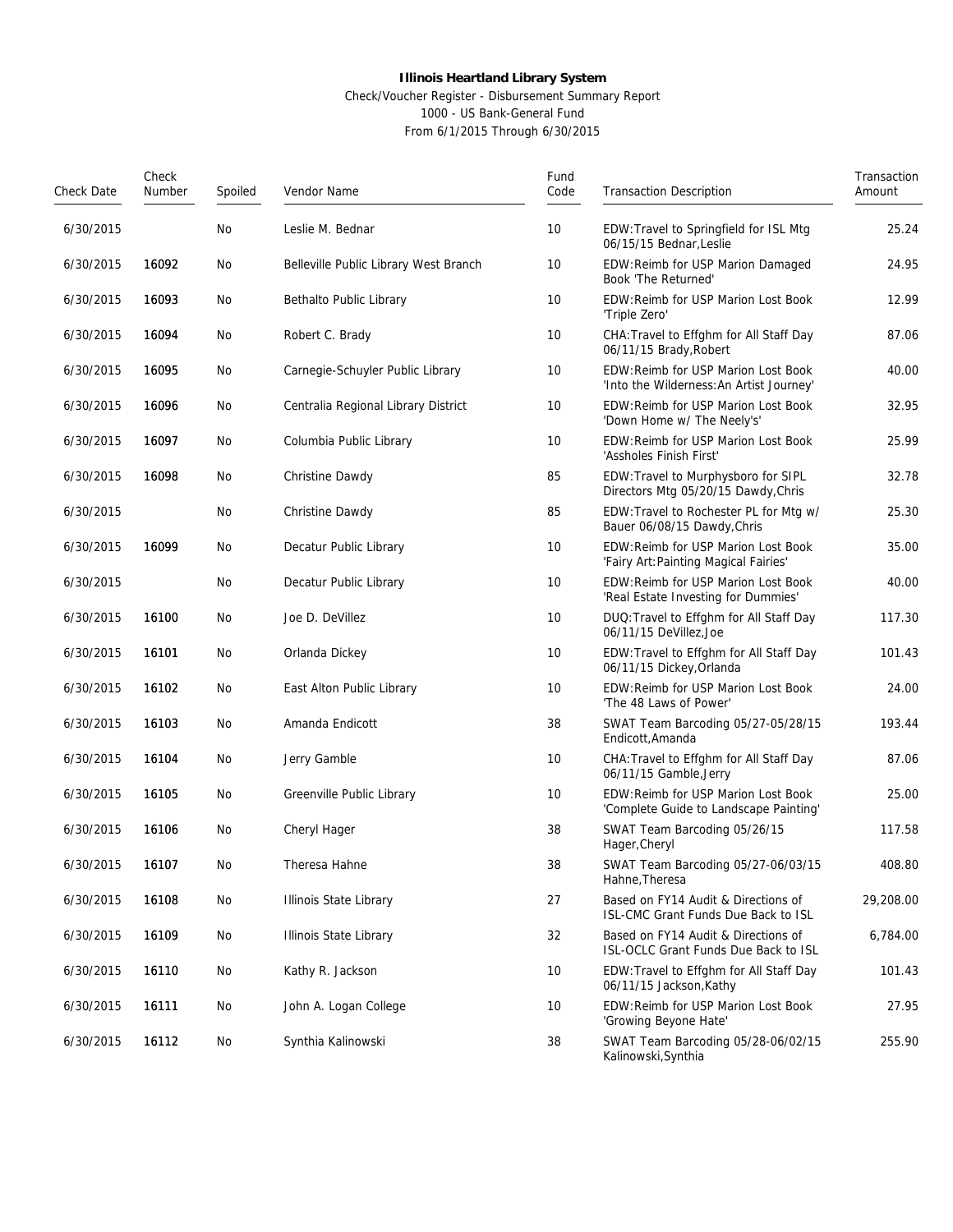#### Check/Voucher Register - Disbursement Summary Report 1000 - US Bank-General Fund

From 6/1/2015 Through 6/30/2015

| Check Date | Check<br>Number<br>Spoiled<br>Vendor Name |           | Fund<br>Code                      | <b>Transaction Description</b>                                           | Transaction<br>Amount                                                 |        |
|------------|-------------------------------------------|-----------|-----------------------------------|--------------------------------------------------------------------------|-----------------------------------------------------------------------|--------|
| 6/30/2015  | 16113                                     | <b>No</b> | Kerry Kipping                     | 10                                                                       | DUQ: Travel to Effghm for All Staff Day<br>06/11/15 Kipping, Kerry    | 71.30  |
| 6/30/2015  | 16114                                     | <b>No</b> | Marilyn K. Konold                 | 38                                                                       | SWAT Team Barcoding 05/26-05/28/15<br>Konold, Marilyn                 | 270.85 |
| 6/30/2015  | 16115                                     | <b>No</b> | Harry Munson                      | 10                                                                       | EDW: Travel to Effghm for All Staff Day<br>06/11/15 Munson, Harry     | 101.43 |
| 6/30/2015  | 16116                                     | <b>No</b> | NCPERS Group Life Ins.            | 10                                                                       | Supplemental Life Ins 07/01-07/31/2015                                | 80.00  |
| 6/30/2015  |                                           | No.       | NCPERS Group Life Ins.            | 26                                                                       | Supplemental Life Ins 07/01-07/31/2015                                | 16.00  |
| 6/30/2015  |                                           | No        | NCPERS Group Life Ins.            | 85                                                                       | Supplemental Life Ins 07/01-07/31/2015                                | 32.00  |
| 6/30/2015  | 16117                                     | No        | Paco Office Equipment, Inc.       | 85                                                                       | CHA: Maint Agreement Kyocera<br>07/01-07/31/15                        | 40.00  |
| 6/30/2015  | 16118                                     | <b>No</b> | Jacob B. Pahde                    | 38<br>SWAT Team Barcoding 05/26/15<br>Pahde, Jacob                       |                                                                       | 98.00  |
| 6/30/2015  | 16119                                     | No        | Debra Pfeiffer                    | DUQ: Travel to Effghm for All Staff Day<br>10<br>06/11/15 Pfeiffer.Debra |                                                                       | 113.86 |
| 6/30/2015  | 16120                                     | No        | Mary Ann Pohl                     | 38                                                                       | SWAT Team Barcoding 05/26-05/28/15<br>Pohl, Mary Ann                  | 145.25 |
| 6/30/2015  | 16121                                     | <b>No</b> | Michelle M. Ralston               | 10                                                                       | CHA: Travel to Effghm for All Staff Day<br>06/11/15 Ralston, Michelle | 87.05  |
| 6/30/2015  | 16122                                     | <b>No</b> | Rantoul Public Library            | 10                                                                       | EDW: Reimb for USP Marion Lost Book<br>'The Big Kill'                 | 7.95   |
| 6/30/2015  | 16123                                     | <b>No</b> | Kristen Reno                      | 38                                                                       | SWAT Team Barcoding 05/28/15<br>Reno, Kristen                         | 117.50 |
| 6/30/2015  | 16124                                     | <b>No</b> | Galen Sizemore                    | 10                                                                       | DUQ: Travel to Effghm for All Staff Day<br>06/11/15 Sizemore, Galen   | 116.16 |
| 6/30/2015  | 16125                                     | <b>No</b> | Mary L. Smith                     | 38                                                                       | SWAT Team Barcoding 05/27-06/01/15<br>Smith, Mary                     | 243.84 |
| 6/30/2015  | 16126                                     | <b>No</b> | <b>Terminix Processing Center</b> | 10                                                                       | DUQ:Pest Control 06/17/15                                             | 107.00 |
| 6/30/2015  | 16127                                     | <b>No</b> | Steve Woosley                     | 10                                                                       | EDW: Travel to Effghm for All Staff Day<br>06/11/15 Woosley, Steve    | 101.43 |
| 6/30/2015  | 16128                                     | <b>No</b> | Lesley Zavediuk                   | 85                                                                       | EDW: Travel & Meal for 3M Tech Training<br>06/16/15 Zavediuk, Lesley  | 42.26  |
| 6/30/2015  | 16129                                     | <b>No</b> | <b>Landlord Tenant Services</b>   | 10                                                                       | EDW:Refund of Deposit \$325 & Ovrpmt<br>of Mnthly Lease Pmt \$325     | 650.00 |

Total 1000 - US Bank-General Fund

Report Total 194,264.29

 $\frac{1}{1}$ 

194,264.29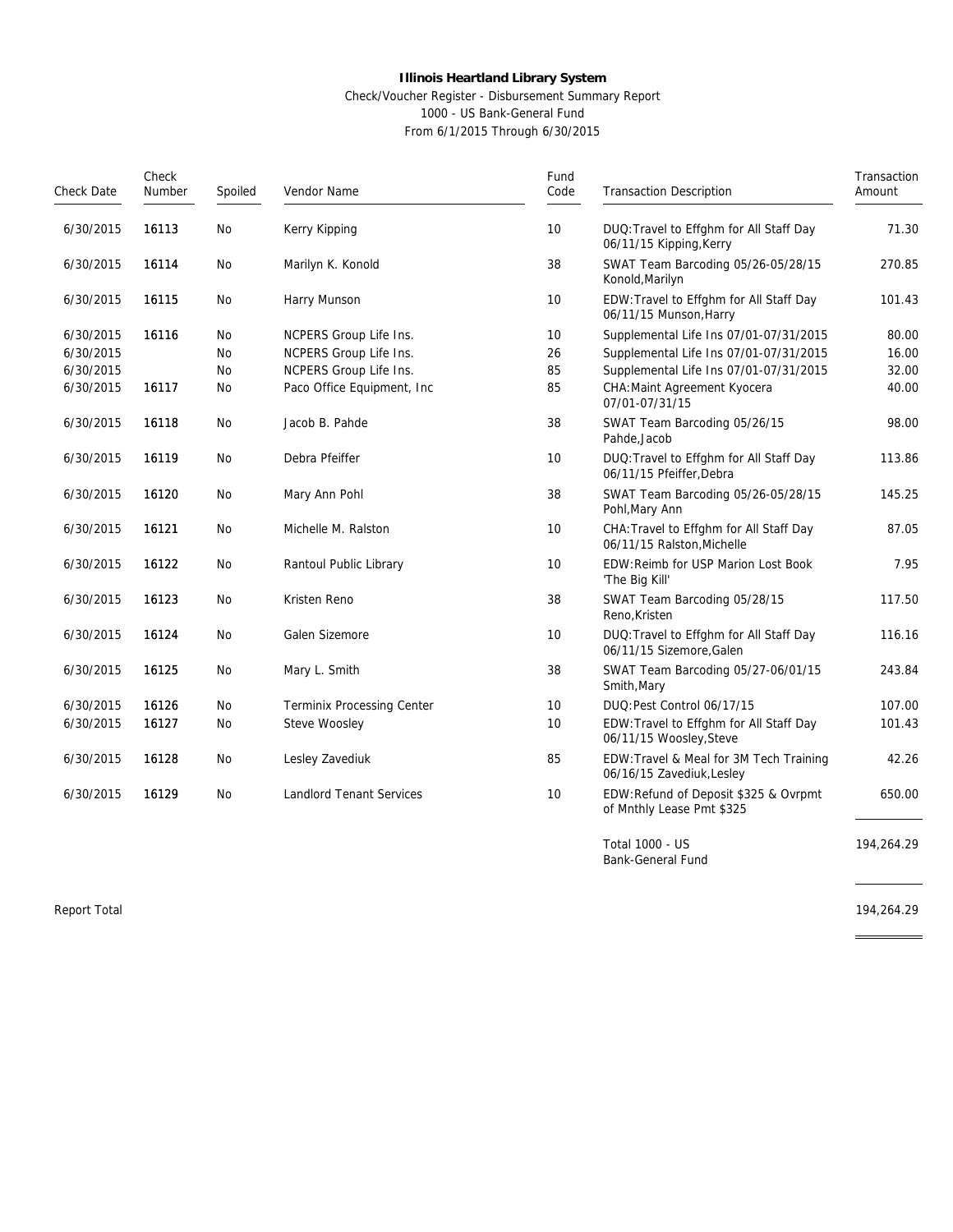Check/Voucher Register 1000 - US Bank-General Fund From 6/1/2015 Through 6/30/2015

| Fund<br>Code | Fund Title                           | <b>Transaction Amount</b> |
|--------------|--------------------------------------|---------------------------|
| 10           | General Fund                         | 91,684.52                 |
| 26           | IL Machine Sublending Agency         | 11,937.35                 |
| 27           | Cataloging Maintenance Center        | 29,383.52                 |
| 29           | Plinkit                              | 12.48                     |
| 32           | Online Computer Library Center       | 7,195.20                  |
| 38           | Library System and Automation        | 50,979.45                 |
| 85           | <b>SHARE</b>                         | 3,071.77                  |
|              | Total 1000 - US<br>Bank-General Fund | 194,264.29                |
| Report Total |                                      | 194,264.29                |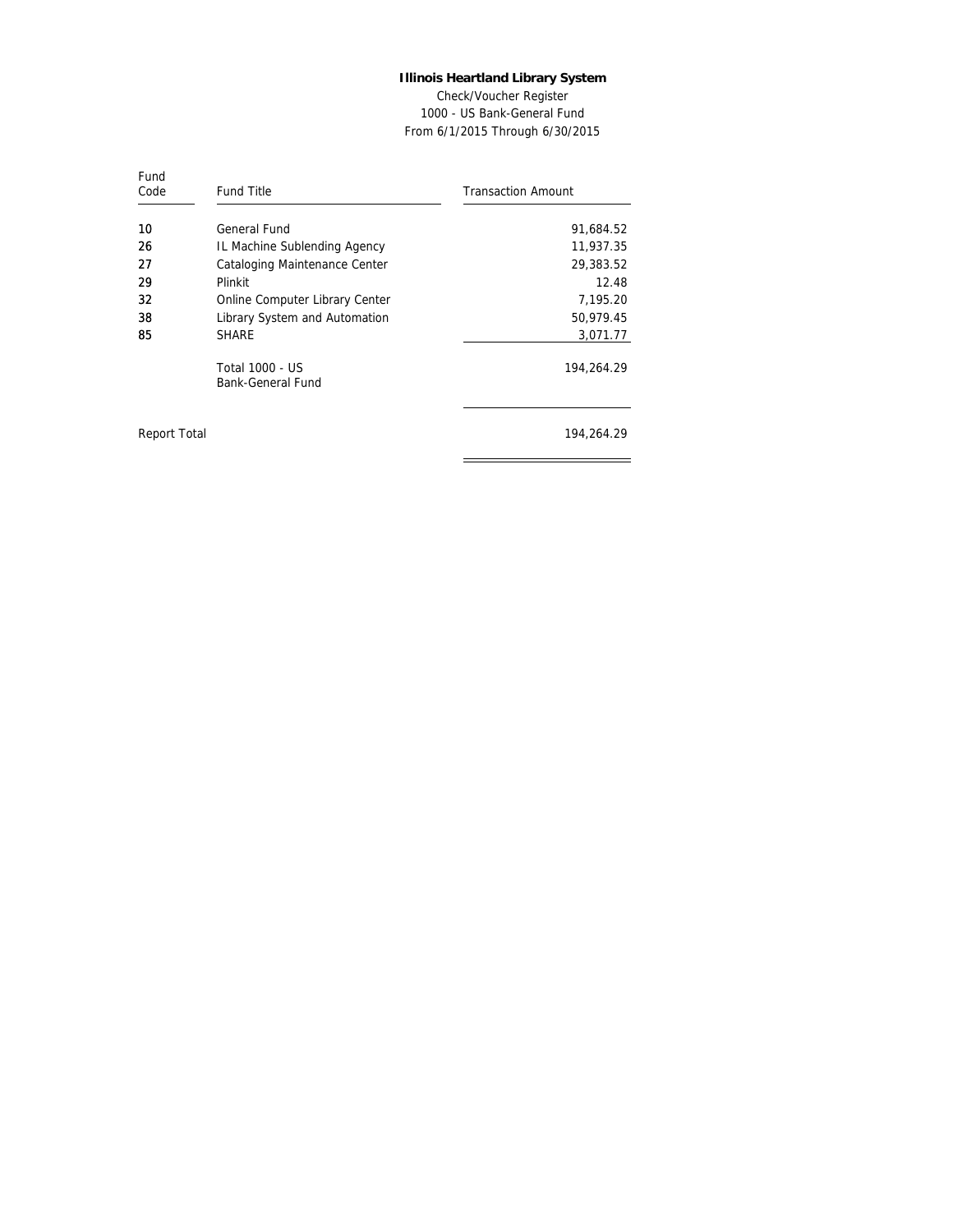Statement of Revenues and Expenditures 66 - Capital Projects From 7/1/2014 Through 6/30/2015

|                                              | Q1<br>(07/01/2014)<br>$-09/30/2014$ | Q2<br>(10/01/2014)<br>$-12/31/2014$ | Q <sub>3</sub><br>(01/01/2015)<br>$-03/31/2015$ | Q4<br>(04/01/2015)<br>$-06/30/2015$ | <b>YTD Actual</b> | Annual Budget | Variance   | Percent<br>Annual<br>Budget<br>Remaining |
|----------------------------------------------|-------------------------------------|-------------------------------------|-------------------------------------------------|-------------------------------------|-------------------|---------------|------------|------------------------------------------|
| Revenues                                     |                                     |                                     |                                                 |                                     |                   |               |            |                                          |
| Investment Income                            | 0.00                                | 0.00                                | 0.00                                            | 0.00                                | 0.00              | 360.00        | (360.00)   | $(100.00)\%$                             |
| <b>Total Revenues</b>                        | 0.00                                | 0.00                                | 0.00                                            | 0.00                                | 0.00              | 360.00        | (360.00)   | $(100.00)\%$                             |
| Expenses                                     |                                     |                                     |                                                 |                                     |                   |               |            |                                          |
| Supplies, Postage & Printing                 | 0.00                                | 0.00                                | 0.00                                            | 304.00                              | 304.00            | 0.00          | (304.00)   | 0.00%                                    |
| Capital Outlays                              | 0.00                                | 20,580.00                           | 0.00                                            | 69,159.18                           | 89,739.18         | 255,000.00    | 165,260.82 | 64.81%                                   |
| <b>Total Expenses</b>                        | 0.00                                | 20,580.00                           | 0.00                                            | 69,463.18                           | 90,043.18         | 255,000.00    | 164,956.82 | 64.69%                                   |
| Total Operating Revenue Over (Under) Expense | 0.00                                | (20, 580.00)                        | 0.00                                            | (69, 463.18)                        | (90,043.18)       | (254, 640.00) | 164,596.82 | $(64.64)\%$                              |
| Total Revenue Over (Under) Expense           | 0.00                                | (20,580.00)                         | 0.00                                            | (69, 463.18)                        | (90,043.18)       | (254, 640.00) | 164,596.82 | $(64.64)\%$                              |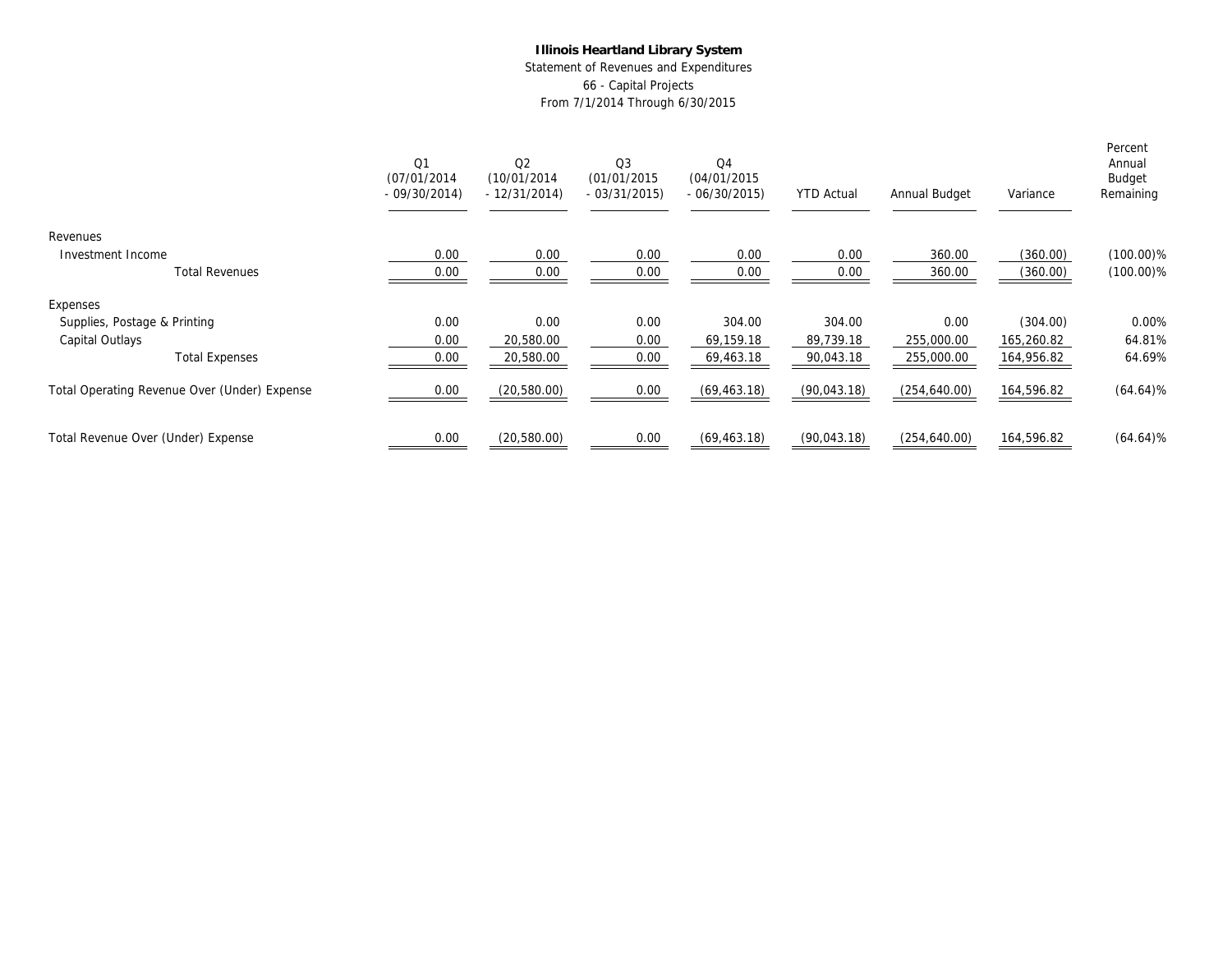Statement of Revenues and Expenditures

27 - Cataloging Maintenance Center

|                                                              | Q1<br>(07/01/2014)<br>$-09/30/2014$ | Q2<br>(10/01/2014)<br>$-12/31/2014$ | Q3<br>(01/01/2015)<br>$-03/31/2015$ | Q <sub>4</sub><br>(04/01/2015)<br>$-06/30/2015$ | <b>YTD Actual</b> | Annual Budget | Variance   | Percent<br>Annual<br>Budget<br>Remaining |
|--------------------------------------------------------------|-------------------------------------|-------------------------------------|-------------------------------------|-------------------------------------------------|-------------------|---------------|------------|------------------------------------------|
| Revenues                                                     |                                     |                                     |                                     |                                                 |                   |               |            |                                          |
| <b>State Grants</b>                                          | 305,799.00                          | 0.00                                | 0.00                                | 0.00                                            | 305,799.00        | 305,799.00    | 0.00       | 0.00%                                    |
| <b>Total Revenues</b>                                        | 305,799.00                          | 0.00                                | 0.00                                | 0.00                                            | 305,799.00        | 305,799.00    | 0.00       | 0.00%                                    |
| Expenses                                                     |                                     |                                     |                                     |                                                 |                   |               |            |                                          |
| Personnel                                                    | 57.928.82                           | 50.922.16                           | 56,796.65                           | 66.987.55                                       | 232,635.18        | 244,465.00    | 11,829.82  | 4.84%                                    |
| Travel, Meetings & Continuing for Staff and Board<br>Members | 0.00                                | 2,204.00                            | 265.75                              | 338.50                                          | 2,808.25          | 3,400.00      | 591.75     | 17.40%                                   |
| Conferences & Continuing Education Meetings                  | 0.00                                | 2,000.00                            | 744.80                              | 0.00                                            | 2,744.80          | 2,500.00      | (244.80)   | $(9.79)$ %                               |
| Supplies, Postage & Printing                                 | 1.831.51                            | 244.98                              | 630.86                              | 1.842.86                                        | 4,550.21          | 9,503.00      | 4,952.79   | 52.12%                                   |
| Telephone & Telecommunications                               | 0.00                                | 0.00                                | 0.00                                | 0.00                                            | 0.00              | 5,500.00      | 5,500.00   | 100.00%                                  |
| <b>Contractual Services</b>                                  | 0.00                                | 375.00                              | 0.00                                | 726.75                                          | 1.101.75          | 55,298.00     | 54.196.25  | 98.01%                                   |
| Professional Membership Dues                                 | 0.00                                | 0.00                                | 0.00                                | 0.00                                            | 0.00              | 25.00         | 25.00      | 100.00%                                  |
| Capital Outlays                                              | 0.00                                | 0.00                                | 0.00                                | 12,974.00                                       | 12,974.00         | 10,000.00     | (2,974.00) | $(29.74)\%$                              |
| <b>Total Expenses</b>                                        | 59,760.33                           | 55,746.14                           | 58,438.06                           | 82,869.66                                       | 256,814.19        | 330,691.00    | 73,876.81  | 22.34%                                   |
| Total Operating Revenue Over (Under) Expense                 | 246,038.67                          | (55, 746.14)                        | (58, 438.06)                        | (82,869.66)                                     | 48,984.81         | (24,892.00)   | 73,876.81  | $(296.79)\%$                             |
| Total Revenue Over (Under) Expense                           | 246,038.67                          | (55, 746.14)                        | (58, 438.06)                        | (82,869.66)                                     | 48,984.81         | (24, 892.00)  | 73,876.81  | $(296.79)\%$                             |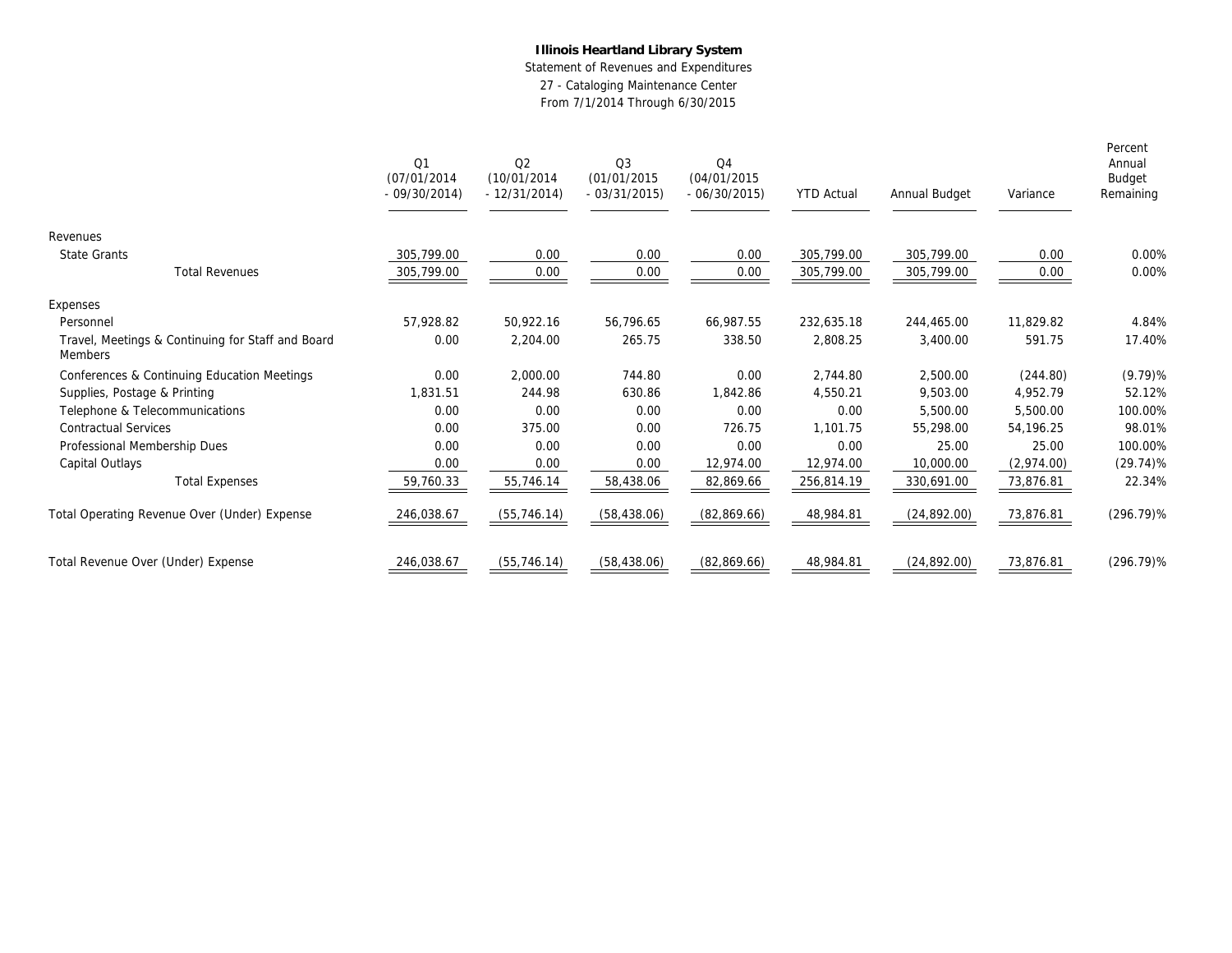Statement of Revenues and Expenditures 38 - Library System and Automation From 7/1/2014 Through 6/30/2015

|                                                              | Q1<br>(07/01/2014)<br>$-09/30/2014$ | Q <sub>2</sub><br>(10/01/2014)<br>$-12/31/2014$ | Q3<br>(01/01/2015<br>$-03/31/2015$ | Q <sub>4</sub><br>(04/01/2015<br>$-06/30/2015$ | <b>YTD Actual</b> | Annual Budget | Variance      | Percent<br>Annual<br><b>Budget</b><br>Remaining |
|--------------------------------------------------------------|-------------------------------------|-------------------------------------------------|------------------------------------|------------------------------------------------|-------------------|---------------|---------------|-------------------------------------------------|
| Revenues                                                     |                                     |                                                 |                                    |                                                |                   |               |               |                                                 |
| <b>State Grants</b>                                          | 287,242.00                          | 0.00                                            | 0.00                               | 0.00                                           | 287,242.00        | 905,127.00    | (617,885.00)  | $(68.27)\%$                                     |
| <b>Total Revenues</b>                                        | 287,242.00                          | 0.00                                            | 0.00                               | 0.00                                           | 287,242.00        | 905,127.00    | (617,885.00)  | $(68.27)\%$                                     |
| Expenses                                                     |                                     |                                                 |                                    |                                                |                   |               |               |                                                 |
| Personnel                                                    | 15,149.00                           | 28,668.87                                       | 39,088.29                          | 34,285.60                                      | 117,191.76        | 301,186.00    | 183,994.24    | 61.09%                                          |
| Travel, Meetings & Continuing for Staff and Board<br>Members | 4,429.54                            | 1,997.78                                        | 2,048.79                           | 5,228.13                                       | 13,704.24         | 15,390.41     | 1,686.17      | 10.96%                                          |
| Supplies, Postage & Printing                                 | 77,533.36                           | 0.00                                            | 12,142.76                          | 47,831.97                                      | 137,508.09        | 215,992.08    | 78,483.99     | 36.34%                                          |
| Professional Services                                        | 5,700.00                            | 3,645.00                                        | 3,753.75                           | 10,238.70                                      | 23,337.45         | 98,292.90     | 74,955.45     | 76.26%                                          |
| <b>Contractual Services</b>                                  | 0.00                                | 0.00                                            | 0.00                               | 0.00                                           | 0.00              | 174,056.00    | 174,056.00    | 100.00%                                         |
| Capital Outlays                                              | 0.00                                | 96,833.83                                       | 0.00                               | 0.00                                           | 96,833.83         | 100,000.00    | 3,166.17      | 3.17%                                           |
| <b>Total Expenses</b>                                        | 102,811.90                          | 131,145.48                                      | 57,033.59                          | 97,584.40                                      | 388,575.37        | 904,917.39    | 516,342.02    | 57.06%                                          |
| Total Operating Revenue Over (Under) Expense                 | 184,430.10                          | (131, 145.48)                                   | (57,033.59)                        | (97, 584.40)                                   | (101, 333.37)     | 209.61        | (101, 542.98) | $(48, 443.77)\%$                                |
| Reimbursement                                                |                                     |                                                 |                                    |                                                |                   |               |               |                                                 |
|                                                              | 19,636.95                           | (9, 235.50)                                     | 0.00                               | 0.00                                           | 10,401.45         | 0.00          | (10, 401.45)  | 0.00%                                           |
| Total Revenue Over (Under) Expense                           | 164,793.15                          | (121, 909.98)                                   | (57, 033.59)                       | (97, 584.40)                                   | (111, 734.82)     | 209.61        | (111, 944.43) | $(53, 406.05)\%$                                |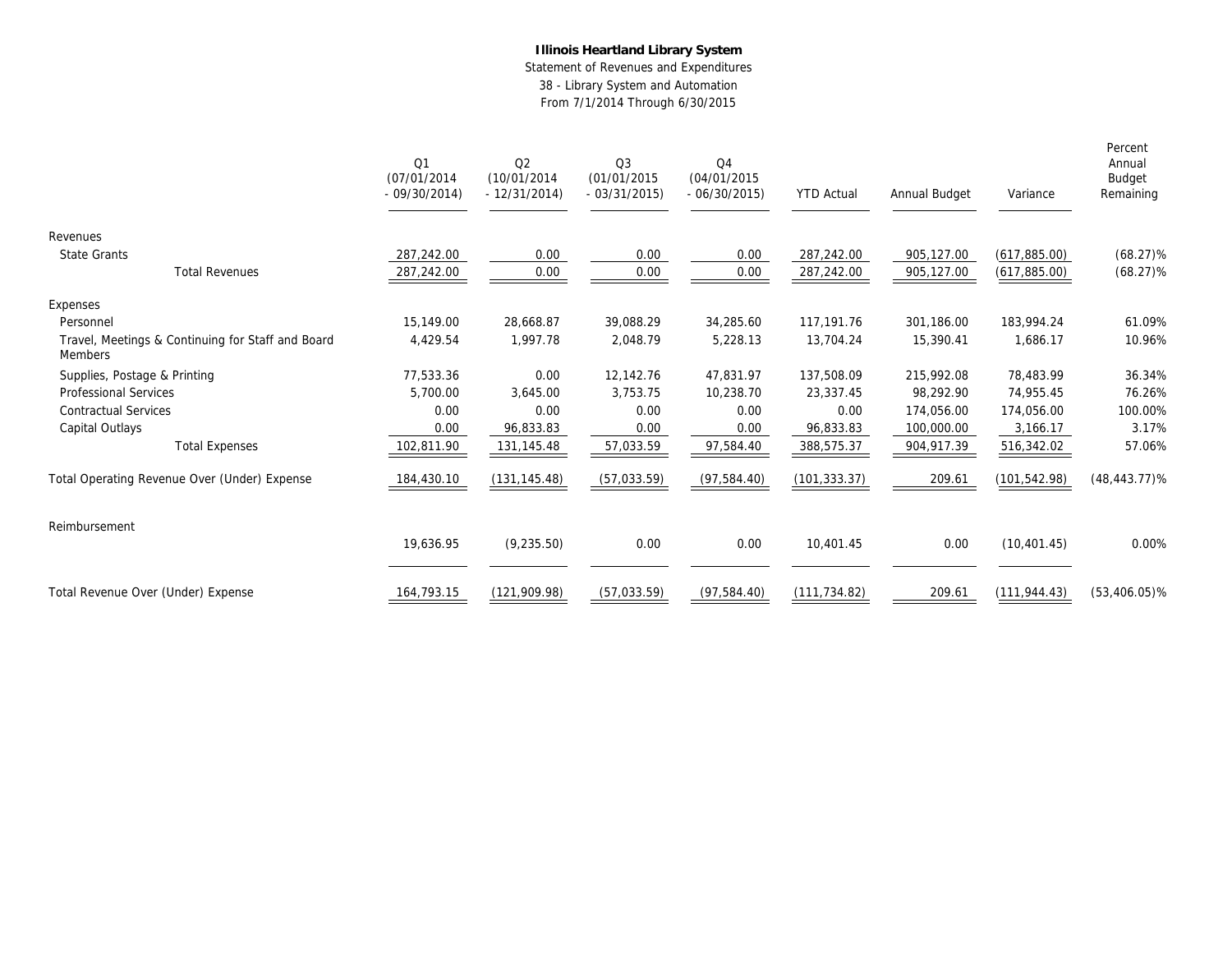Statement of Revenues and Expenditures 10 - General Fund From 7/1/2014 Through 6/30/2015

|                                                              | Q1<br>(07/01/2014)<br>$-09/30/2014$ | Q2<br>(10/01/2014<br>$-12/31/2014)$ | Q <sub>3</sub><br>(01/01/2015<br>$-03/31/2015$ | Q4<br>(04/01/2015)<br>$-06/30/2015$ | <b>YTD Actual</b> | Annual Budget | Variance      | Percent<br>Annual<br>Budget<br>Remaining |
|--------------------------------------------------------------|-------------------------------------|-------------------------------------|------------------------------------------------|-------------------------------------|-------------------|---------------|---------------|------------------------------------------|
| Revenues                                                     |                                     |                                     |                                                |                                     |                   |               |               |                                          |
| <b>State Grants</b>                                          | 0.00                                | 821,740.34                          | 1,082,022.41                                   | 1,496,937.57                        | 3,400,700.32      | 3,364,400.00  | 36,300.32     | 1.08%                                    |
| Fees for Services and Materials                              | 70.00                               | 0.00                                | 20.00                                          | 0.00                                | 90.00             | 10,700.00     | (10,610.00)   | $(99.16)\%$                              |
| Investment Income                                            | 0.00                                | 0.00                                | 0.00                                           | 0.00                                | 0.00              | 360.00        | (360.00)      | $(100.00)\%$                             |
| Other Revenue                                                | 5,475.00                            | 4,445.00                            | 20,554.75                                      | 8,603.31                            | 39,078.06         | 20,940.00     | 18,138.06     | 86.62%                                   |
| <b>Total Revenues</b>                                        | 5,545.00                            | 826,185.34                          | 1,102,597.16                                   | 1,505,540.88                        | 3,439,868.38      | 3,396,400.00  | 43,468.38     | 1.28%                                    |
| Expenses                                                     |                                     |                                     |                                                |                                     |                   |               |               |                                          |
| Personnel                                                    | 530,409.27                          | 468,752.15                          | 506,008.92                                     | 459,505.20                          | 1,964,675.54      | 1,976,162.81  | 11,487.27     | 0.58%                                    |
| Library Materials                                            | 6.00                                | 74.34                               | 0.00                                           | 0.00                                | 80.34             | 100.00        | 19.66         | 19.66%                                   |
| Building and Grounds                                         | 48,320.72                           | 42,665.60                           | 49,331.13                                      | 35,747.49                           | 176,064.94        | 233,050.00    | 56,985.06     | 24.45%                                   |
| Vehicle Expenses                                             | 54,978.13                           | 55,235.30                           | 39,374.62                                      | 41,379.64                           | 190,967.69        | 245,900.00    | 54,932.31     | 22.34%                                   |
| Travel, Meetings & Continuing for Staff and Board<br>Members | 5,490.40                            | 7,069.43                            | 7,719.51                                       | 12,018.48                           | 32,297.82         | 51,421.00     | 19,123.18     | 37.19%                                   |
| Conferences & Continuing Education Meetings                  | 0.00                                | 3,554.23                            | 7,869.07                                       | 31,180.69                           | 42,603.99         | 3,500.00      | (39, 103.99)  | $(1, 117.26)\%$                          |
| <b>Public Relations</b>                                      | 0.00                                | 754.14                              | 0.00                                           | 0.00                                | 754.14            | 0.00          | (754.14)      | 0.00%                                    |
| Liability Insuyrance                                         | 8,493.10                            | 3,464.14                            | 1,775.89                                       | 551.33                              | 14,284.46         | 9,750.00      | (4,534.46)    | $(46.51)\%$                              |
| Supplies, Postage & Printing                                 | 11,878.13                           | 16,221.47                           | 8,303.74                                       | 18,507.37                           | 54,910.71         | 69,700.00     | 14,789.29     | 21.22%                                   |
| Telephone & Telecommunications                               | 6,903.95                            | 6,503.38                            | 7,274.94                                       | 4,958.51                            | 25,640.78         | 53,244.00     | 27,603.22     | 51.84%                                   |
| Equipment Rental, Repair and Maintenance                     | 6,933.22                            | 5,309.34                            | 5,205.29                                       | 4,020.90                            | 21,468.75         | 18,400.00     | (3,068.75)    | $(16.68)\%$                              |
| <b>Professional Services</b>                                 | 8,012.29                            | 39,029.21                           | 14,956.04                                      | 2,350.06                            | 64,347.60         | 70,000.00     | 5,652.40      | 8.07%                                    |
| <b>Contractual Services</b>                                  | 115.00                              | 1,824.47                            | 1,705.11                                       | 697.15                              | 4,341.73          | 24,380.00     | 20,038.27     | 82.19%                                   |
| Professional Membership Dues                                 | 185.00                              | 237.00                              | 518.50                                         | 1,100.00                            | 2,040.50          | 4,500.00      | 2,459.50      | 54.66%                                   |
| Miscellaneous                                                | 60.00                               | 112.00                              | 3.00                                           | 542.78                              | 717.78            | 3,500.00      | 2,782.22      | 79.49%                                   |
| Capital Outlays                                              | 193,213.35                          | 3,967.47                            | 4,449.58                                       | 2,125.23                            | 203,755.63        | 45,000.00     | (158, 755.63) | $(352.79)\%$                             |
| Debt Service                                                 | (3.27)                              | 0.00                                | 0.00                                           | 0.00                                | (3.27)            | 0.00          | 3.27          | 0.00%                                    |
| <b>Total Expenses</b>                                        | 874,995.29                          | 654,773.67                          | 654,495.34                                     | 614,684.83                          | 2,798,949.13      | 2,808,607.81  | 9,658.68      | 0.34%                                    |
| Total Operating Revenue Over (Under) Expense                 | (869, 450.29)                       | 171,411.67                          | 448,101.82                                     | 890,856.05                          | 640,919.25        | 587,792.19    | 53,127.06     | 9.04%                                    |
| Reimbursement                                                |                                     |                                     |                                                |                                     |                   |               |               |                                          |
|                                                              | (307.50)                            | (20.00)                             | (20.00)                                        | 4,030.00                            | 3,682.50          | (41, 368.00)  | (45,050.50)   | 108.90%                                  |
| Other Financing Sources                                      |                                     |                                     |                                                |                                     |                   |               |               |                                          |
|                                                              | 0.00                                | 0.00                                | 0.00                                           | 0.00                                | 0.00              | (202, 119.00) | 202,119.00    | $(100.00)\%$                             |
| Total Revenue Over (Under) Expense                           | (869, 142.79)                       | 171,431.67                          | 448,121.82                                     | 886,826.05                          | 637,236.75        | 629,160.19    | 8,076.56      | 1.28%                                    |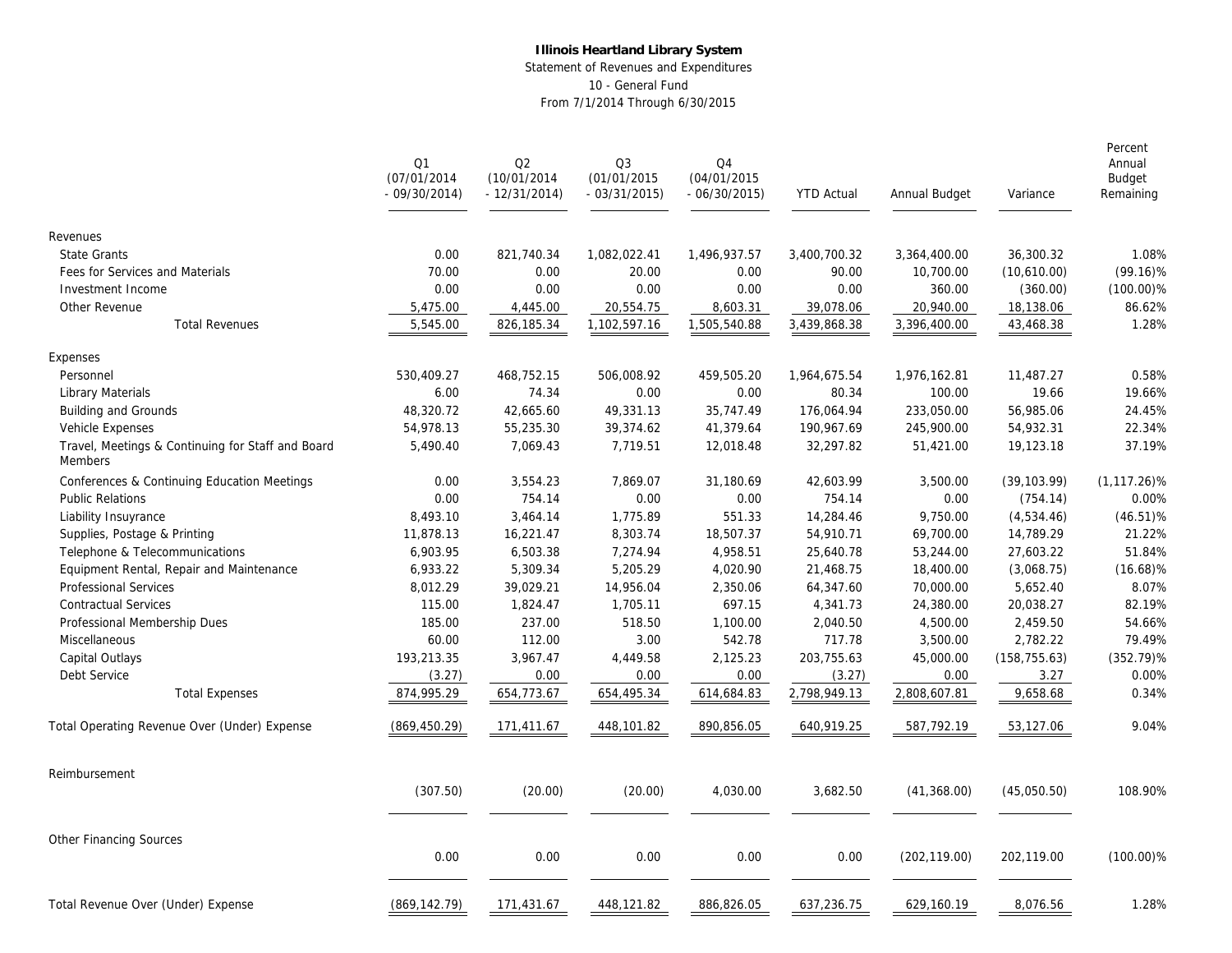Statement of Revenues and Expenditures 10 - General Fund From 7/1/2014 Through 6/30/2015

| Э1<br>(07/01/2014) | (10/01/2014)                | O3<br>(01/01/2015) | .)4<br>(04/01/2015) |                   |               |          | Percent<br>Annual<br><b>Budget</b> |
|--------------------|-----------------------------|--------------------|---------------------|-------------------|---------------|----------|------------------------------------|
|                    | $-09/30/2014$ $-12/31/2014$ | - 03/31/2015)      | $-06/30/2015$       | <b>YTD Actual</b> | Annual Budget | Variance | Remaining                          |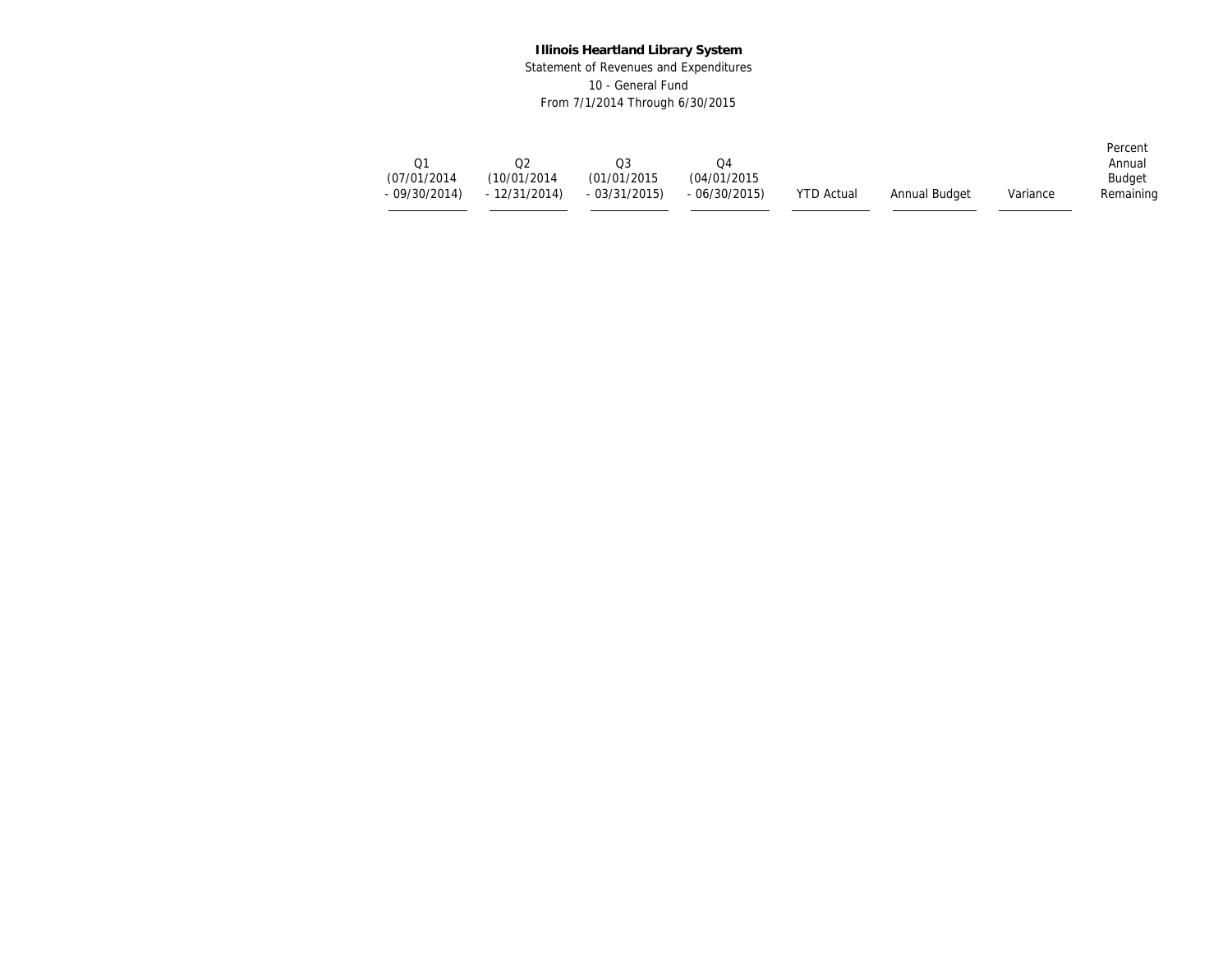Statement of Revenues and Expenditures 26 - IL Machine Sublending Agency From 7/1/2014 Through 6/30/2015

|                                                              | Q1<br>(07/01/2014)<br>$-09/30/2014$ | Q <sub>2</sub><br>(10/01/2014)<br>$-12/31/2014$ | Q <sub>3</sub><br>(01/01/2015<br>$-03/31/2015$ | Q <sub>4</sub><br>(04/01/2015)<br>$-06/30/2015$ | <b>YTD Actual</b> | Annual Budget | Variance     | Percent<br>Annual<br>Budget<br>Remaining |
|--------------------------------------------------------------|-------------------------------------|-------------------------------------------------|------------------------------------------------|-------------------------------------------------|-------------------|---------------|--------------|------------------------------------------|
| Revenues                                                     |                                     |                                                 |                                                |                                                 |                   |               |              |                                          |
| <b>State Grants</b>                                          | 0.00                                | 0.00                                            | 290.187.00                                     | 0.00                                            | 290.187.00        | 290.187.00    | 0.00         | 0.00%                                    |
| Other Revenue                                                | 0.00                                | 0.00                                            | 400.00                                         | 0.00                                            | 400.00            | 0.00          | 400.00       | 0.00%                                    |
| <b>Total Revenues</b>                                        | 0.00                                | 0.00                                            | 290,587.00                                     | 0.00                                            | 290,587.00        | 290,187.00    | 400.00       | 0.14%                                    |
| Expenses                                                     |                                     |                                                 |                                                |                                                 |                   |               |              |                                          |
| Personnel                                                    | 53,307.33                           | 59.336.01                                       | 62,208.22                                      | 56.934.42                                       | 231.785.98        | 249,021.00    | 17,235.02    | 6.92%                                    |
| Building and Grounds                                         | 80.00                               | 0.00                                            | 0.00                                           | 0.00                                            | 80.00             | 0.00          | (80.00)      | 0.00%                                    |
| Travel, Meetings & Continuing for Staff and Board<br>Members | 41.02                               | 947.05                                          | 2,367.78                                       | 5,648.16                                        | 9,004.01          | 10,700.00     | 1.695.99     | 15.85%                                   |
| Supplies, Postage & Printing                                 | 5,181.99                            | 827.62                                          | 3,608.41                                       | 27,717.36                                       | 37,335.38         | 26,131.73     | (11, 203.65) | $(42.87)\%$                              |
| Telephone & Telecommunications                               | 852.58                              | 749.21                                          | 768.84                                         | 604.26                                          | 2,974.89          | 3,384.00      | 409.11       | 12.09%                                   |
| Equipment Rental, Repair and Maintenance                     | 501.00                              | 506.34                                          | 522.48                                         | 629.63                                          | 2,159.45          | 1,900.00      | (259.45)     | $(13.66)\%$                              |
| <b>Professional Services</b>                                 | 0.00                                | 0.00                                            | 0.00                                           | 0.00                                            | 0.00              | 0.00          | 0.00         | 0.00%                                    |
| <b>Contractual Services</b>                                  | 0.00                                | 250.00                                          | 0.00                                           | 15,000.00                                       | 15,250.00         | 41,381.00     | 26,131.00    | 63.15%                                   |
| <b>Total Expenses</b>                                        | 59,963.92                           | 62,616.23                                       | 69,475.73                                      | 106,533.83                                      | 298,589.71        | 332,517.73    | 33,928.02    | 10.20%                                   |
| Total Operating Revenue Over (Under) Expense                 | (59,963.92)                         | (62,616.23)                                     | 221,111.27                                     | (106, 533.83)                                   | (8,002.71)        | (42, 330.73)  | 34,328.02    | $(81.09)\%$                              |
| Total Revenue Over (Under) Expense                           | (59,963.92)                         | (62,616.23)                                     | 221,111.27                                     | (106, 533.83)                                   | (8,002.71)        | (42, 330.73)  | 34,328.02    | $(81.09)\%$                              |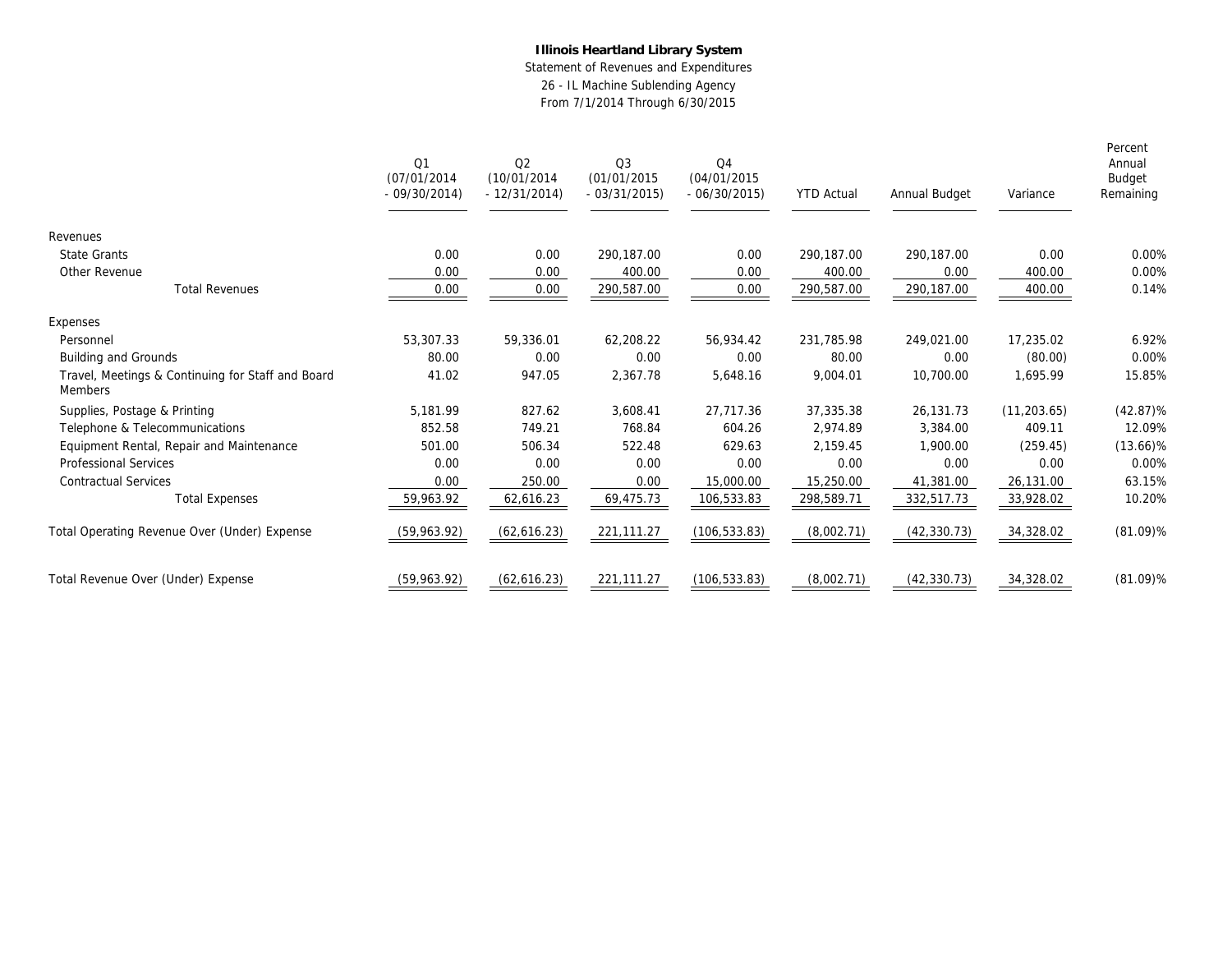Statement of Revenues and Expenditures 32 - Online Computer Library Center

|                                              | Q1<br>(07/01/2014)<br>$-09/30/2014$ | Q2<br>(10/01/2014)<br>$-12/31/2014$ | Q <sub>3</sub><br>(01/01/2015)<br>$-03/31/2015$ | Q <sub>4</sub><br>(04/01/2015)<br>$-06/30/2015$ | <b>YTD Actual</b> | Annual Budget | Variance     | Percent<br>Annual<br>Budget<br>Remaining |
|----------------------------------------------|-------------------------------------|-------------------------------------|-------------------------------------------------|-------------------------------------------------|-------------------|---------------|--------------|------------------------------------------|
| Revenues                                     |                                     |                                     |                                                 |                                                 |                   |               |              |                                          |
| State Grants                                 | 0.00                                | 0.00                                | 0.00                                            | 0.00                                            | 0.00              | 19,139.00     | (19, 139.00) | $(100.00)\%$                             |
| <b>Total Revenues</b>                        | 0.00                                | 0.00                                | 0.00                                            | 0.00                                            | 0.00              | 19,139.00     | (19, 139.00) | $(100.00)\%$                             |
| Expenses                                     |                                     |                                     |                                                 |                                                 |                   |               |              |                                          |
| Personnel                                    | 12,542.48                           | 12,973.07                           | 13,433.85                                       | 17,392.76                                       | 56,342.16         | 10,577.00     | (45, 765.16) | $(432.69)\%$                             |
| Supplies, Postage & Printing                 | 720.05                              | 384.54                              | 352.20                                          | 2,742.69                                        | 4,199.48          | 1,250.00      | (2,949.48)   | $(235.96)\%$                             |
| Equipment Rental, Repair and Maintenance     | 0.00                                | 0.00                                | 0.00                                            | 327.09                                          | 327.09            | 0.00          | (327.09)     | 0.00%                                    |
| Professional Services                        | 0.00                                | 0.00                                | 0.00                                            | 0.00                                            | 0.00              | 1,000.00      | 1,000.00     | 100.00%                                  |
| <b>Contractual Services</b>                  | 1,603.75                            | 0.00                                | 0.00                                            | 247.50                                          | ,851.25           | 6,312.00      | 4,460.75     | 70.67%                                   |
| <b>Total Expenses</b>                        | 14,866.28                           | 13,357.61                           | 13,786.05                                       | 20,710.04                                       | 62,719.98         | 19,139.00     | (43,580.98)  | $(227.71)\%$                             |
| Total Operating Revenue Over (Under) Expense | (14, 866.28)                        | (13, 357.61)                        | (13, 786.05)                                    | (20, 710.04)                                    | (62, 719.98)      | 0.00          | (62, 719.98) | 0.00%                                    |
| Total Revenue Over (Under) Expense           | (14, 866.28)                        | (13, 357.61)                        | (13, 786.05)                                    | (20, 710.04)                                    | (62, 719.98)      | 0.00          | (62, 719.98) | 0.00%                                    |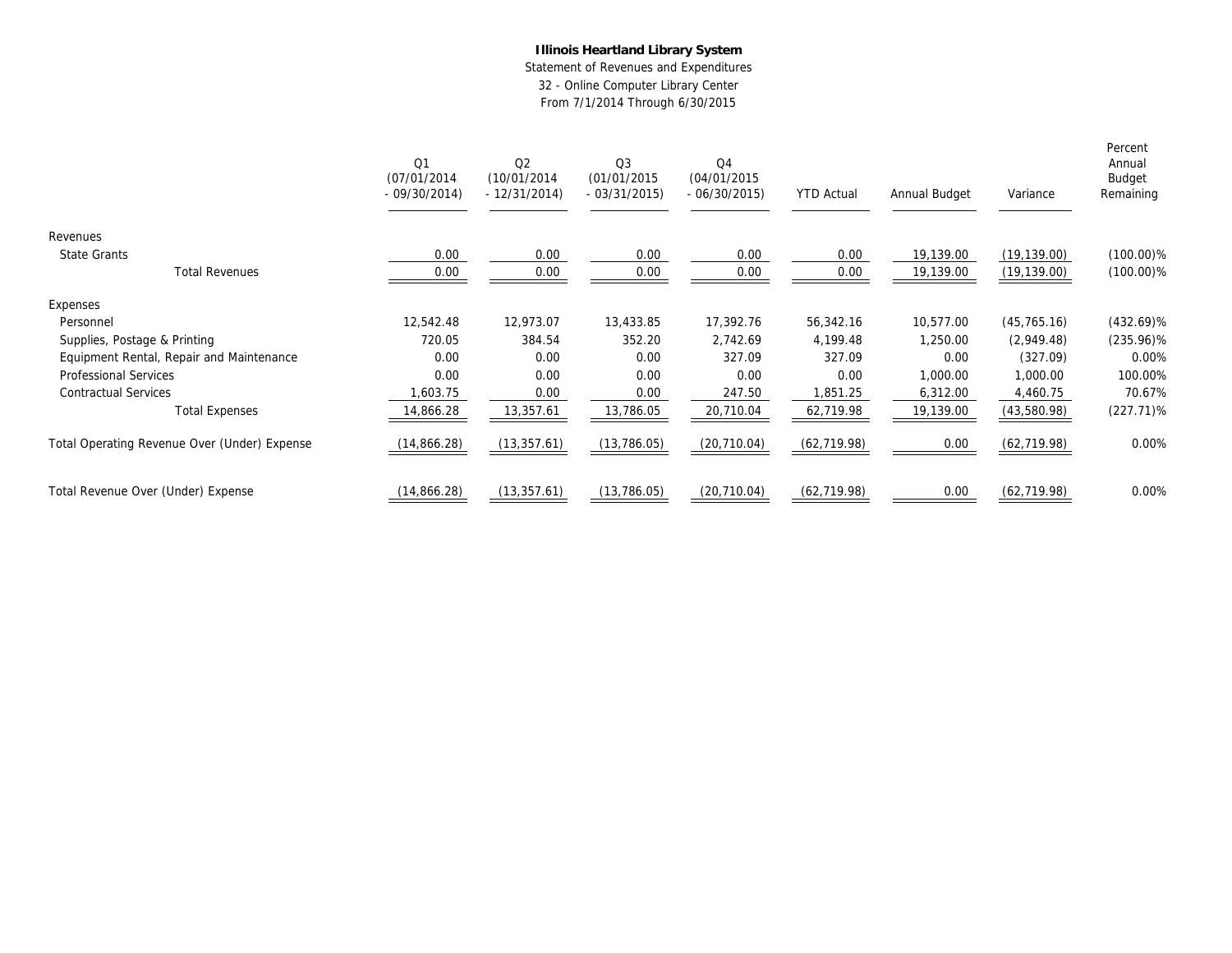Statement of Revenues and Expenditures 29 - Plinkit

|                                              | Q <sub>1</sub><br>(07/01/2014)<br>$-09/30/2014$ | Q <sub>2</sub><br>(10/01/2014)<br>$-12/31/2014$ | Q <sub>3</sub><br>(01/01/2015)<br>$-03/31/2015$ | Q4<br>(04/01/2015)<br>$-06/30/2015$ | <b>YTD Actual</b> | Annual Budget | Variance   | Percent<br>Annual<br>Budget<br>Remaining |
|----------------------------------------------|-------------------------------------------------|-------------------------------------------------|-------------------------------------------------|-------------------------------------|-------------------|---------------|------------|------------------------------------------|
| Revenues                                     |                                                 |                                                 |                                                 |                                     |                   |               |            |                                          |
| Fees for Services and Materials              | 9,625.00                                        | 0.00                                            | 7,700.00                                        | 0.00                                | 17,325.00         | 14,437.50     | 2,887.50   | 20.00%                                   |
| <b>Total Revenues</b>                        | 9,625.00                                        | 0.00                                            | 7,700.00                                        | 0.00                                | 17,325.00         | 14,437.50     | 2,887.50   | 20.00%                                   |
| Expenses                                     |                                                 |                                                 |                                                 |                                     |                   |               |            |                                          |
| Personnel                                    | 4,570.31                                        | 4,403.27                                        | 5,039.49                                        | 4,392.02                            | 18,405.09         | 16,882.47     | (1,522.62) | $(9.02)$ %                               |
| Supplies, Postage & Printing                 | 36.96                                           | 0.00                                            | 0.00                                            | 27.36                               | 64.32             | 100.00        | 35.68      | 35.68%                                   |
| <b>Contractual Services</b>                  | 5,000.00                                        | 0.00                                            | 0.00                                            | 0.00                                | 5,000.00          | 22,000.00     | 17,000.00  | 77.27%                                   |
| <b>Total Expenses</b>                        | 9,607.27                                        | 4,403.27                                        | 5,039.49                                        | 4,419.38                            | 23,469.41         | 38,982.47     | 15,513.06  | 39.79%                                   |
| Total Operating Revenue Over (Under) Expense | 17.73                                           | (4,403.27)                                      | 2,660.51                                        | (4, 419.38)                         | (6, 144.41)       | (24, 544.97)  | 18,400.56  | $(74.97)\%$                              |
| Total Revenue Over (Under) Expense           | 17.73                                           | (4,403.27)                                      | 2,660.51                                        | (4, 419.38)                         | (6, 144.41)       | (24, 544.97)  | 18,400.56  | $(74.97)\%$                              |